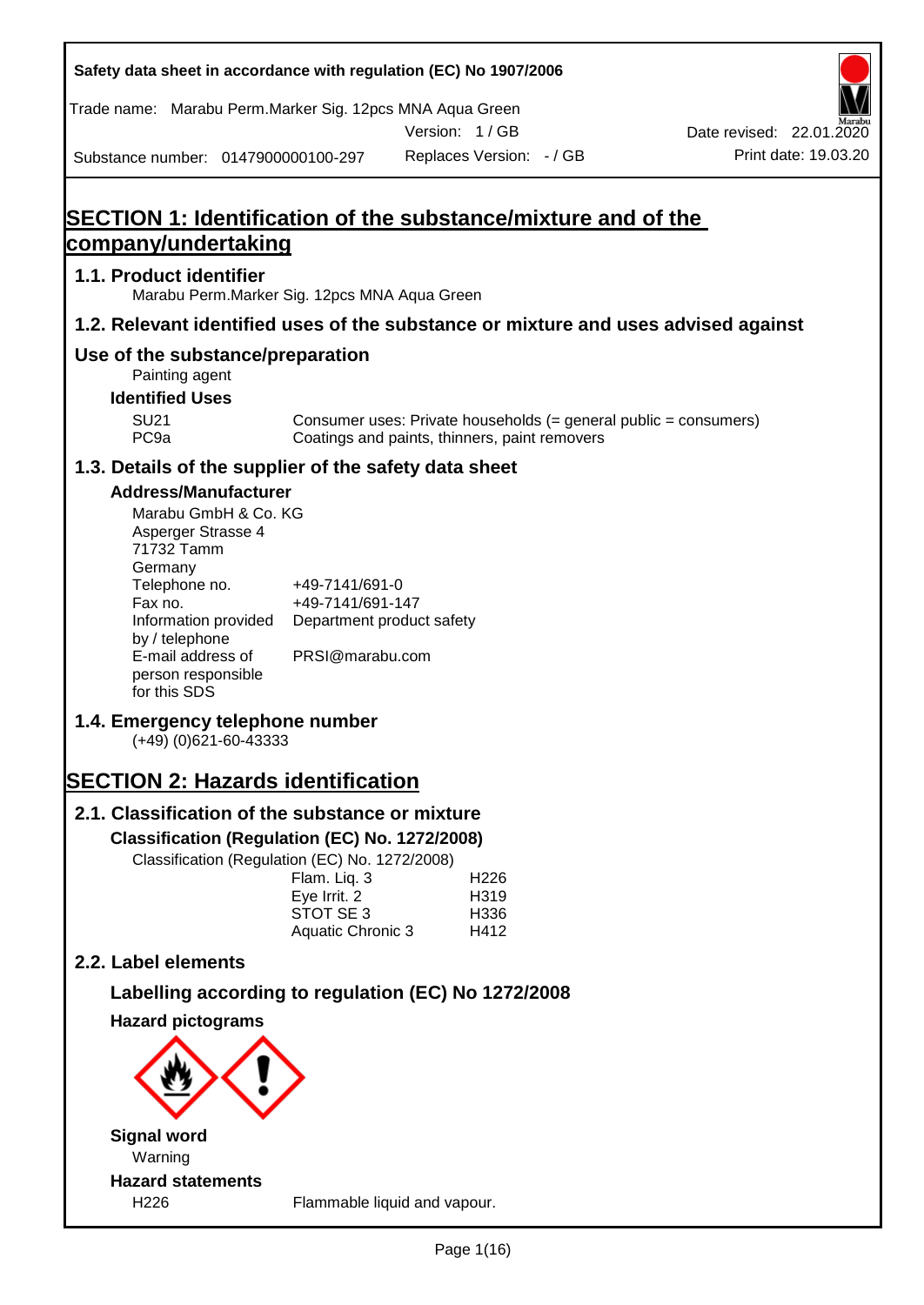| Safety data sheet in accordance with regulation (EC) No 1907/2006               |                                                                                                                                     |               |                          |                          |      |                                                                                  |  |
|---------------------------------------------------------------------------------|-------------------------------------------------------------------------------------------------------------------------------------|---------------|--------------------------|--------------------------|------|----------------------------------------------------------------------------------|--|
| Trade name: Marabu Perm. Marker Sig. 12pcs MNA Aqua Green                       |                                                                                                                                     |               |                          |                          |      |                                                                                  |  |
|                                                                                 |                                                                                                                                     | Version: 1/GB |                          |                          |      | Date revised: 22.01.2020<br>Print date: 19.03.20                                 |  |
| Substance number: 0147900000100-297                                             |                                                                                                                                     |               |                          | Replaces Version: - / GB |      |                                                                                  |  |
| H319                                                                            | Causes serious eye irritation.                                                                                                      |               |                          |                          |      |                                                                                  |  |
| H336                                                                            | May cause drowsiness or dizziness.                                                                                                  |               |                          |                          |      |                                                                                  |  |
| H412                                                                            | Harmful to aquatic life with long lasting effects.                                                                                  |               |                          |                          |      |                                                                                  |  |
| <b>Precautionary statements</b>                                                 |                                                                                                                                     |               |                          |                          |      |                                                                                  |  |
| P101                                                                            |                                                                                                                                     |               |                          |                          |      | If medical advice is needed, have product container or label at hand.            |  |
| P <sub>102</sub><br>P210                                                        | Keep out of reach of children.                                                                                                      |               |                          |                          |      | Keep away from heat, hot surfaces, sparks, open flames and other ignition        |  |
|                                                                                 | sources. No smoking.                                                                                                                |               |                          |                          |      |                                                                                  |  |
| P264.1                                                                          | Wash hands thoroughly after handling.                                                                                               |               |                          |                          |      |                                                                                  |  |
| P271                                                                            | Use only outdoors or in a well-ventilated area.                                                                                     |               |                          |                          |      |                                                                                  |  |
| P <sub>280</sub>                                                                |                                                                                                                                     |               |                          |                          |      | Wear protective gloves / protective clothing / eye protection / face protection. |  |
| P305+P351+P338                                                                  | IF IN EYES: Rinse cautiously with water for several minutes. Remove contact<br>lenses, if present and easy to do. Continue rinsing. |               |                          |                          |      |                                                                                  |  |
| P405                                                                            | Store locked up.                                                                                                                    |               |                          |                          |      |                                                                                  |  |
| P501.9                                                                          | Dispose of contents / container as problematic waste.                                                                               |               |                          |                          |      |                                                                                  |  |
| Hazardous component(s) to be indicated on label (Regulation (EC) No. 1272/2008) |                                                                                                                                     |               |                          |                          |      |                                                                                  |  |
| contains                                                                        | 1-Methoxy-2-propanol                                                                                                                |               |                          |                          |      |                                                                                  |  |
| 2.3. Other hazards<br>No special hazards have to be mentioned.                  |                                                                                                                                     |               |                          |                          |      |                                                                                  |  |
| <b>SECTION 3: Composition/information on ingredients</b>                        |                                                                                                                                     |               |                          |                          |      |                                                                                  |  |
| 3.2. Mixtures                                                                   |                                                                                                                                     |               |                          |                          |      |                                                                                  |  |
| <b>Hazardous ingredients</b>                                                    |                                                                                                                                     |               |                          |                          |      |                                                                                  |  |
|                                                                                 |                                                                                                                                     |               |                          |                          |      |                                                                                  |  |
| <b>Ethanol</b><br>CAS No.                                                       | 64-17-5                                                                                                                             |               |                          |                          |      |                                                                                  |  |
| EINECS no.                                                                      | 200-578-6                                                                                                                           |               |                          |                          |      |                                                                                  |  |
| Registration no.                                                                | 01-2119457610-43                                                                                                                    |               |                          |                          |      |                                                                                  |  |
| Concentration                                                                   | >= ∴                                                                                                                                | 25            | $\prec$                  | 50                       | %    |                                                                                  |  |
| Classification (Regulation (EC) No. 1272/2008)                                  |                                                                                                                                     |               |                          |                          |      |                                                                                  |  |
|                                                                                 | Flam. Lig. 2<br>Eye Irrit. 2                                                                                                        |               | H <sub>225</sub><br>H319 |                          |      |                                                                                  |  |
| Concentration limits (Regulation (EC) No. 1272/2008)                            | Eye Irrit. 2                                                                                                                        | H319          |                          | $>= 50 \%$               |      |                                                                                  |  |
|                                                                                 |                                                                                                                                     |               |                          |                          |      |                                                                                  |  |
| 1-Methoxy-2-propanol<br>CAS No.                                                 | 107-98-2                                                                                                                            |               |                          |                          |      |                                                                                  |  |
| EINECS no.                                                                      | 203-539-1                                                                                                                           |               |                          |                          |      |                                                                                  |  |
| Registration no.                                                                | 01-2119457435-35                                                                                                                    |               |                          |                          |      |                                                                                  |  |
| Concentration                                                                   | $>=$                                                                                                                                | 25            | $\overline{\phantom{a}}$ | 50                       | %    |                                                                                  |  |
| Classification (Regulation (EC) No. 1272/2008)                                  |                                                                                                                                     |               |                          |                          |      |                                                                                  |  |
|                                                                                 | STOT SE 3                                                                                                                           |               | H336                     |                          |      |                                                                                  |  |
|                                                                                 | Flam. Liq. 3                                                                                                                        |               | H <sub>226</sub>         |                          |      |                                                                                  |  |
| <b>Benzyl alcohol</b>                                                           |                                                                                                                                     |               |                          |                          |      |                                                                                  |  |
| CAS No.                                                                         | 100-51-6                                                                                                                            |               |                          |                          |      |                                                                                  |  |
| EINECS no.                                                                      | 202-859-9                                                                                                                           |               |                          |                          |      |                                                                                  |  |
| Registration no.                                                                | 01-2119492630-38                                                                                                                    |               |                          |                          |      |                                                                                  |  |
| Concentration                                                                   | $>=$                                                                                                                                | 1             | $\prec$                  | 10                       | $\%$ |                                                                                  |  |
|                                                                                 |                                                                                                                                     |               |                          |                          |      |                                                                                  |  |
| Classification (Regulation (EC) No. 1272/2008)                                  |                                                                                                                                     |               |                          |                          |      |                                                                                  |  |
|                                                                                 | Acute Tox. 4                                                                                                                        |               | H332                     |                          |      |                                                                                  |  |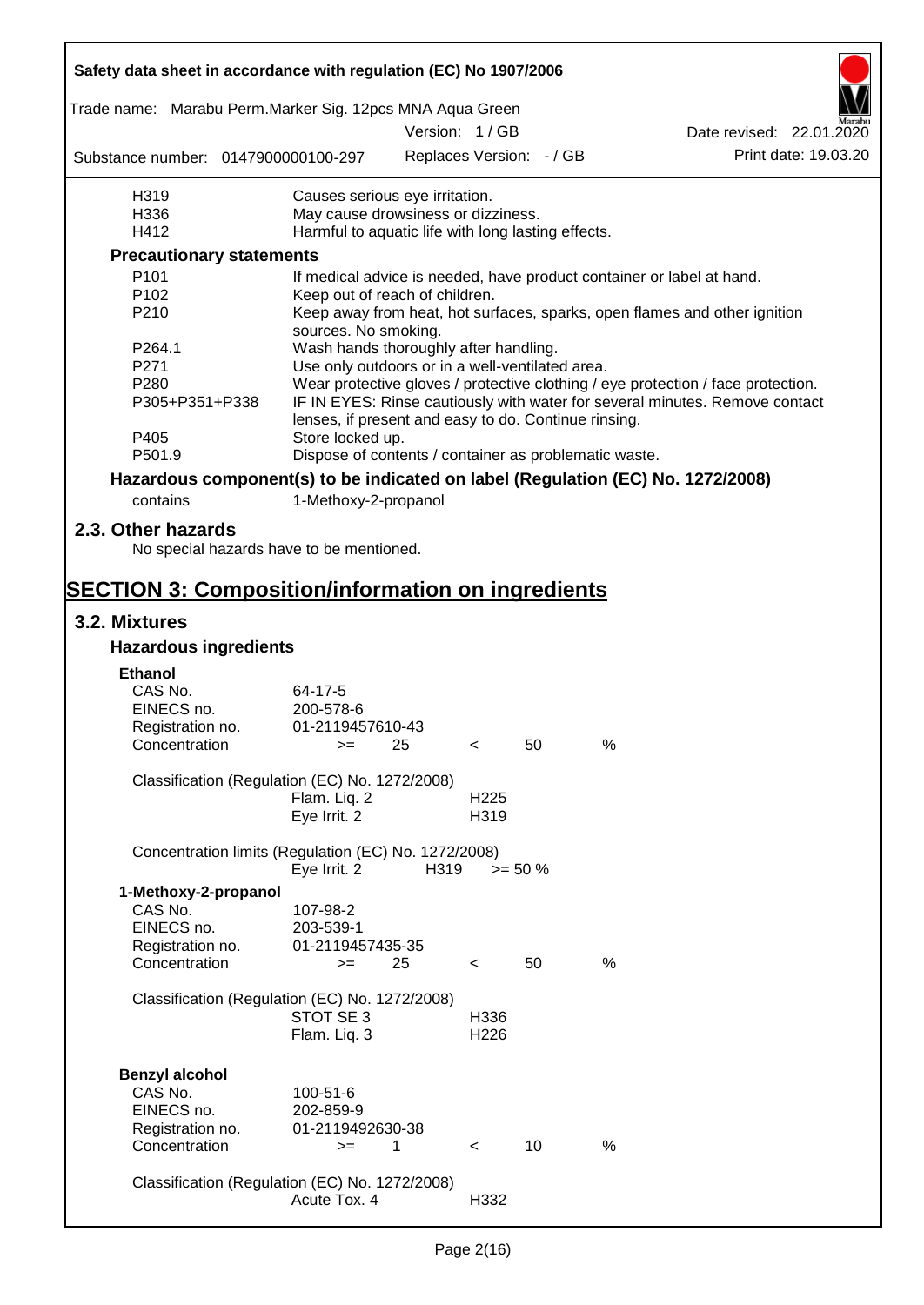| Trade name:                            | Safety data sheet in accordance with regulation (EC) No 1907/2006<br>Marabu Perm. Marker Sig. 12pcs MNA Aqua Green |                          |                                               |    |      |                          |                      |
|----------------------------------------|--------------------------------------------------------------------------------------------------------------------|--------------------------|-----------------------------------------------|----|------|--------------------------|----------------------|
|                                        |                                                                                                                    | Version: 1/GB            |                                               |    |      | Date revised: 22.01.2020 | Marabu               |
|                                        | Substance number: 0147900000100-297                                                                                | Replaces Version: - / GB |                                               |    |      |                          | Print date: 19.03.20 |
|                                        | Acute Tox. 4<br>Eye Irrit. 2                                                                                       |                          | H302<br>H <sub>3</sub> 19                     |    |      |                          |                      |
| CAS No.<br>EINECS no.<br>Concentration | 3',6'-bis(diethylamino)spiro[isobenzofuran-1(3H),9'-[9H]xanthene]-3-one<br>509-34-2<br>208-096-8<br>$>=$           | 2,5                      | $\lt$                                         | 10 | $\%$ |                          |                      |
|                                        | Classification (Regulation (EC) No. 1272/2008)<br>Acute Tox. 4<br>Eye Irrit. 2<br>Aquatic Chronic 2                |                          | H <sub>302</sub><br>H <sub>3</sub> 19<br>H411 |    |      |                          |                      |

# **SECTION 4: First aid measures**

### **4.1. Description of first aid measures**

#### **General information**

In all cases of doubt, or when symptoms persist, seek medical attention. Never give anything by mouth to an unconscious person. If unconscious place in recovery position and seek medical advice.

#### **After inhalation**

Remove to fresh air, keep patient warm and at rest. If breathing is irregular or stopped, administer artificial respiration.

#### **After skin contact**

Remove contaminated clothing. Wash skin thoroughly with soap and water or use recognised skin cleanser. Do NOT use solvents or thinners.

#### **After eye contact**

Remove contact lenses, irrigate copiously with clean, fresh water, holding the eyelids apart for at least 10 minutes and seek immediate medical advice.

#### **After ingestion**

If accidentally swallowed rinse the mouth with plenty of water (only if the person is conscious) and obtain immediate medical attention. Keep at rest. Do NOT induce vomiting.

#### **4.2. Most important symptoms and effects, both acute and delayed**

Until now no symptoms known so far.

#### **4.3. Indication of any immediate medical attention and special treatment needed**

#### **Hints for the physician / treatment**

Treat symptomatically

# **SECTION 5: Firefighting measures**

#### **5.1. Extinguishing media**

#### **Suitable extinguishing media**

Recommended: alcohol resistant foam, CO2, powders, water spray/mist, Not be used for safety reasons: water *iet* 

#### **5.2. Special hazards arising from the substance or mixture**

In the event of fire the following can be released: Carbon monoxide (CO); Carbon dioxide (CO2); dense black smoke; Nitrogen oxides (NOx); Sulphur oxides; Hydrogen chloride (HCl)

#### **5.3. Advice for firefighters**

#### **Special protective equipment for fire-fighting**

Cool closed containers exposed to fire with water. Do not allow run-off from fire fighting to enter drains or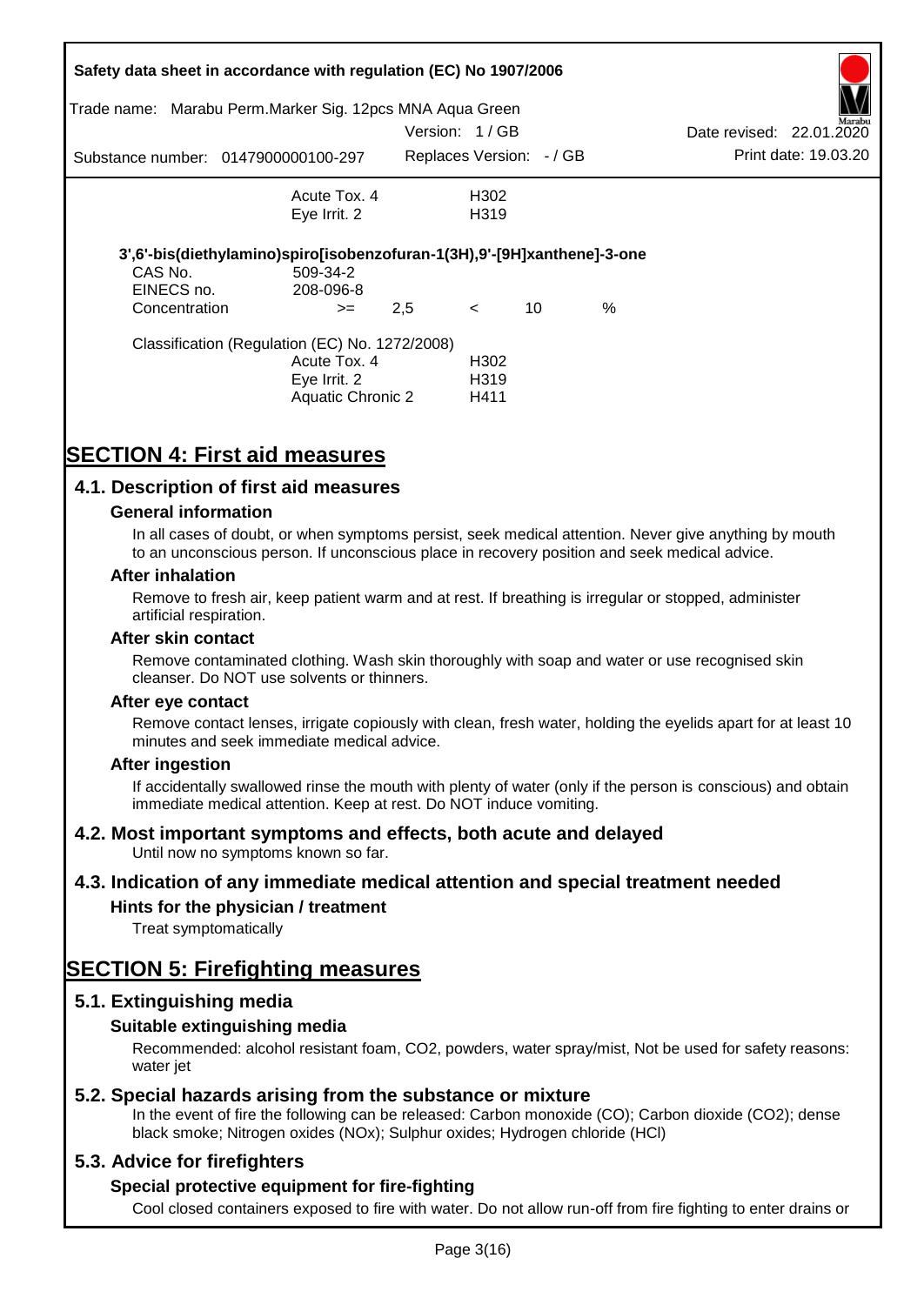#### **Safety data sheet in accordance with regulation (EC) No 1907/2006**

Trade name: Marabu Perm.Marker Sig. 12pcs MNA Aqua Green

Version: 1 / GB

Replaces Version: - / GB Print date: 19.03.20 Date revised: 22.01.

Substance number: 0147900000100-297

water courses.

# **SECTION 6: Accidental release measures**

### **6.1. Personal precautions, protective equipment and emergency procedures**

Exclude sources of ignition and ventilate the area. Avoid breathing vapours. Refer to protective measures listed in Sections 7 and 8.

### **6.2. Environmental precautions**

Do not allow to enter drains or waterways. If the product contaminates lakes, rivers or sewage, inform appropriate authorities in accordance with local regulations.

### **6.3. Methods and material for containment and cleaning up**

Contain and collect spillage with non-combustible absorbent materials, e.g. sand, earth, vermiculite, diatomaceous earth and place in container for disposal according to local regulations (see section 13). Clean preferably with a detergent - avoid use of solvents.

#### **6.4. Reference to other sections**

Information regarding Safe handling, see Section 7. Information regarding personal protective measures, see Section 8. Information regarding waste disposal, see Section 13.

# **SECTION 7: Handling and storage**

## **7.1. Precautions for safe handling**

### **Advice on safe handling**

Prevent the creation of flammable or explosive concentrations of vapour in air and avoid vapour concentration higher than the occupational exposure limits. In addition, the product should only be used in areas from which all naked lights and other sources of ignition have been excluded. Electrical equipment should be protected to the appropriate standard. Mixture may charge electrostatically: always use earthing leads when transferring from one container to another. Operators should wear anti-static footwear and clothing and floors should be of the conducting type. Isolate from sources of heat, sparks and open flame. No sparking tools should be used. Avoid skin and eye contact. Avoid the inhalation of particulates and spray mist arising from the application of this mixture. Smoking, eating and drinking shall be prohibited in application area. For personal protection see Section 8. Never use pressure to empty: container is not a pressure vessel. Always keep in containers of same material as the original one. Comply with the health and safety at work laws. Do not allow to enter drains or water courses.

#### **Advice on protection against fire and explosion**

Vapours are heavier than air and may spread along floors. Vapours may form explosive mixtures with air.

#### **Classification of fires / temperature class / Ignition group / Dust explosion class**

| Classification of fires | B (Combustible liquid substances) |
|-------------------------|-----------------------------------|
| Temperature class       | T3                                |

# **7.2. Conditions for safe storage, including any incompatibilities**

#### **Requirements for storage rooms and vessels**

Electrical installations/working materials must comply with the local applied technological safety standards. Storage rooms in which filling operations take place must have a conducting floor. Store in accordance with national regulation

#### **Hints on storage assembly**

Store away from oxidising agents, from strongly alkaline and strongly acid materials.

#### **Further information on storage conditions**

Observe label precautions. Store between 15 and 30 °C in a dry, well ventilated place away from sources of heat and direct sunlight. Keep container tightly closed. Keep away from sources of ignition. No smoking. Prevent unauthorised access. Containers which are opened must be carefully resealed and kept upright to prevent leakage.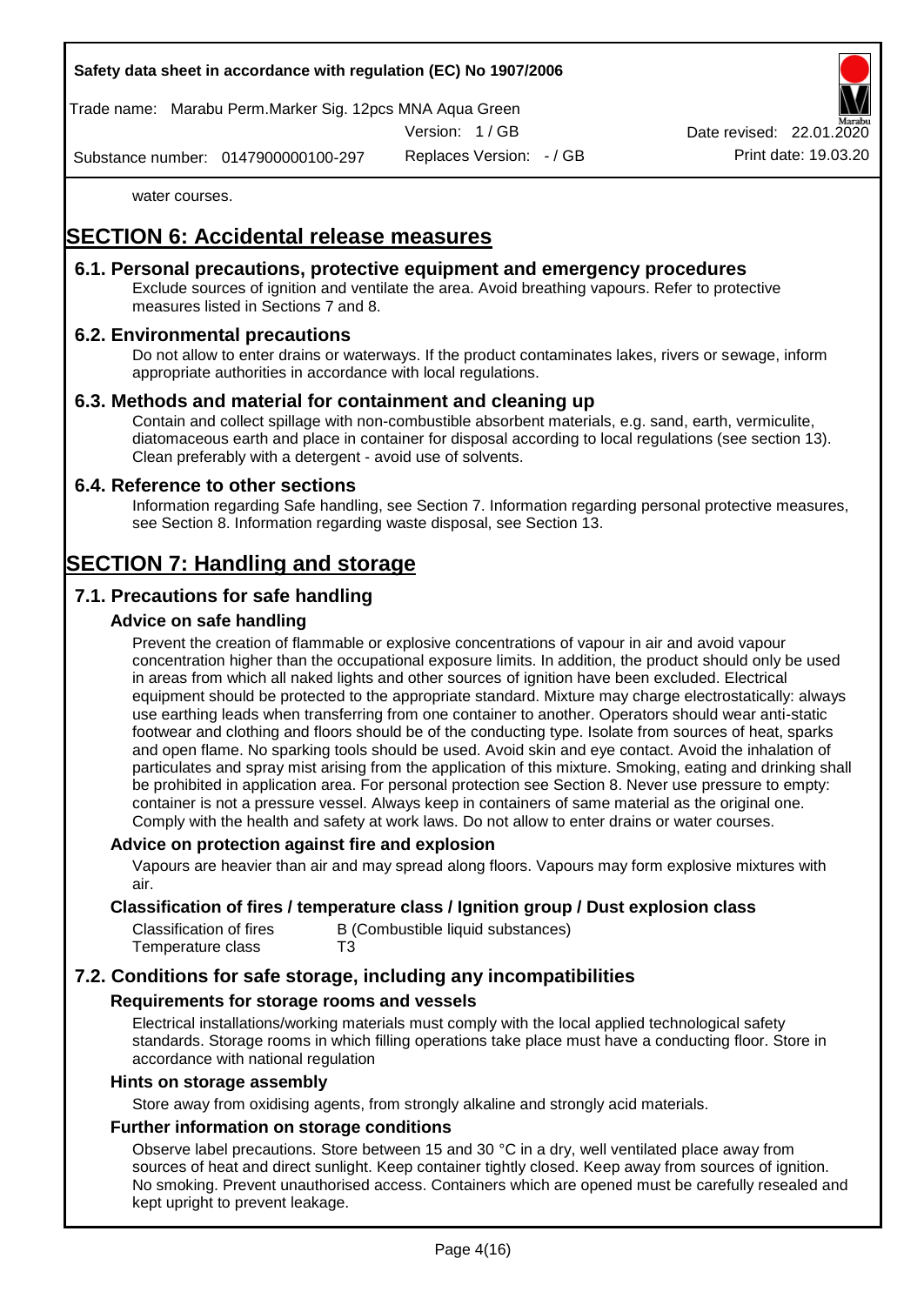| Safety data sheet in accordance with regulation (EC) No 1907/2006 |                          |                     |                                |      |                   |                                                  |
|-------------------------------------------------------------------|--------------------------|---------------------|--------------------------------|------|-------------------|--------------------------------------------------|
| Trade name: Marabu Perm.Marker Sig. 12pcs MNA Aqua Green          |                          | Version: 1/GB       |                                |      |                   |                                                  |
| Substance number: 0147900000100-297                               |                          |                     | Replaces Version: - / GB       |      |                   | Date revised: 22.01.2020<br>Print date: 19.03.20 |
|                                                                   |                          |                     |                                |      |                   |                                                  |
| 7.3. Specific end use(s)<br>Painting agent                        |                          |                     |                                |      |                   |                                                  |
| <b>SECTION 8: Exposure controls/personal protection</b>           |                          |                     |                                |      |                   |                                                  |
| 8.1. Control parameters                                           |                          |                     |                                |      |                   |                                                  |
| <b>Exposure limit values</b>                                      |                          |                     |                                |      |                   |                                                  |
| <b>Ethanol</b>                                                    |                          |                     |                                |      |                   |                                                  |
| List                                                              | <b>EH40</b>              |                     |                                |      |                   |                                                  |
| <b>Type</b>                                                       | <b>WEL</b>               |                     |                                |      |                   |                                                  |
| Value                                                             | 1920                     | mg/m <sup>3</sup>   |                                | 1000 | ppm(V)            |                                                  |
| <b>Status: 2011</b>                                               |                          |                     |                                |      |                   |                                                  |
| 1-Methoxy-2-propanol                                              |                          |                     |                                |      |                   |                                                  |
| List                                                              | <b>EH40</b>              |                     |                                |      |                   |                                                  |
| <b>Type</b>                                                       | <b>WEL</b>               |                     |                                |      |                   |                                                  |
| Value                                                             | 375                      | mg/m <sup>3</sup>   |                                | 100  | ppm(V)            |                                                  |
| Short term exposure limit                                         | 560                      | mg/m <sup>3</sup>   |                                | 150  | ppm(V)            |                                                  |
| Skin resorption / sensibilisation: Sk;                            |                          | <b>Status: 2011</b> |                                |      |                   |                                                  |
| <b>Derived No/Minimal Effect Levels (DNEL/DMEL)</b>               |                          |                     |                                |      |                   |                                                  |
| <b>Ethanol</b>                                                    |                          |                     |                                |      |                   |                                                  |
| Type of value                                                     |                          |                     | Derived No Effect Level (DNEL) |      |                   |                                                  |
| Reference group                                                   | Worker                   |                     |                                |      |                   |                                                  |
| Duration of exposure                                              | Long term                |                     |                                |      |                   |                                                  |
| Route of exposure                                                 | inhalative               |                     |                                |      |                   |                                                  |
| Mode of action                                                    |                          | Systemic effects    |                                |      |                   |                                                  |
| Concentration                                                     |                          | 950                 |                                |      | mg/m <sup>3</sup> |                                                  |
|                                                                   |                          |                     |                                |      |                   |                                                  |
| Type of value                                                     | Worker                   |                     | Derived No Effect Level (DNEL) |      |                   |                                                  |
| Reference group                                                   |                          |                     |                                |      |                   |                                                  |
| Duration of exposure<br>Route of exposure                         | Short term<br>inhalative |                     |                                |      |                   |                                                  |
| Mode of action                                                    |                          | Local effects       |                                |      |                   |                                                  |
| Concentration                                                     |                          | 1900                |                                |      | mg/m <sup>3</sup> |                                                  |
|                                                                   |                          |                     |                                |      |                   |                                                  |
| Type of value                                                     |                          |                     | Derived No Effect Level (DNEL) |      |                   |                                                  |
| Reference group                                                   | Worker                   |                     |                                |      |                   |                                                  |
| Duration of exposure                                              | Long term                |                     |                                |      |                   |                                                  |
| Route of exposure                                                 | dermal                   |                     |                                |      |                   |                                                  |
| Mode of action                                                    |                          | Systemic effects    |                                |      |                   |                                                  |
| Concentration                                                     |                          | 343                 |                                |      | mg/kg/d           |                                                  |
| Type of value                                                     |                          |                     | Derived No Effect Level (DNEL) |      |                   |                                                  |
| Reference group                                                   | Consumer                 |                     |                                |      |                   |                                                  |
| Duration of exposure                                              | Long term                |                     |                                |      |                   |                                                  |
| Route of exposure                                                 | inhalative               |                     |                                |      |                   |                                                  |
| Mode of action                                                    |                          | Systemic effects    |                                |      |                   |                                                  |
| Concentration                                                     |                          | 114                 |                                |      | mg/m <sup>3</sup> |                                                  |
|                                                                   |                          |                     |                                |      |                   |                                                  |
| Type of value                                                     |                          |                     | Derived No Effect Level (DNEL) |      |                   |                                                  |
| Reference group                                                   | Consumer<br>Short term   |                     |                                |      |                   |                                                  |
| Duration of exposure<br>Route of exposure                         | inhalative               |                     |                                |      |                   |                                                  |
| Mode of action                                                    |                          | Local effects       |                                |      |                   |                                                  |
| Concentration                                                     |                          | 950                 |                                |      | mg/m <sup>3</sup> |                                                  |
|                                                                   |                          |                     |                                |      |                   |                                                  |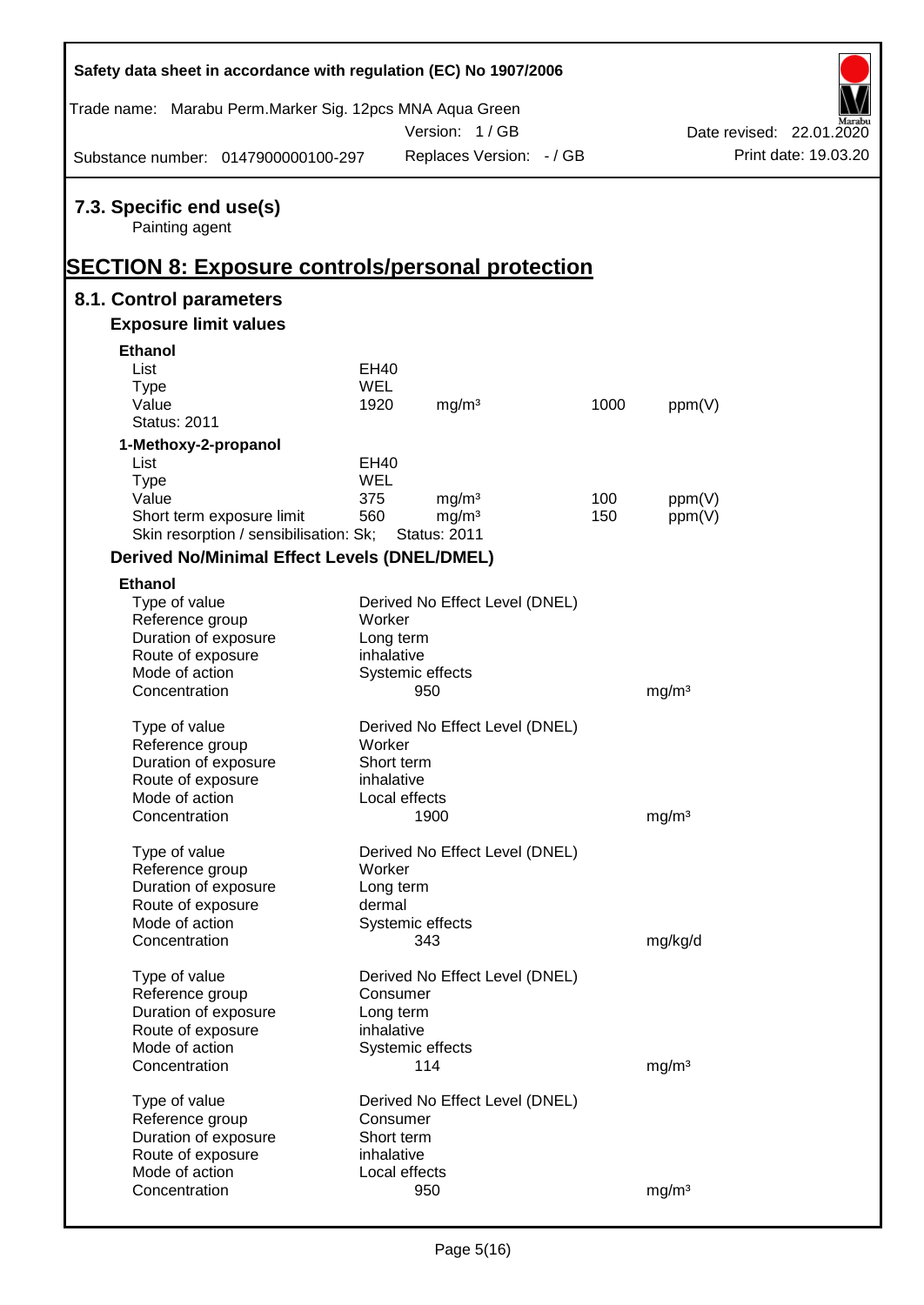| Safety data sheet in accordance with regulation (EC) No 1907/2006 |                                |                          |
|-------------------------------------------------------------------|--------------------------------|--------------------------|
| Trade name: Marabu Perm.Marker Sig. 12pcs MNA Aqua Green          |                                |                          |
|                                                                   | Version: 1/GB                  | Date revised: 22.01.2020 |
| Substance number: 0147900000100-297                               | Replaces Version: - / GB       | Print date: 19.03.20     |
| Type of value                                                     | Derived No Effect Level (DNEL) |                          |
| Reference group                                                   | Consumer                       |                          |
| Duration of exposure                                              | Long term                      |                          |
| Route of exposure                                                 | dermal                         |                          |
| Mode of action                                                    | Systemic effects               |                          |
| Concentration                                                     | 206                            | mg/kg/d                  |
| Type of value                                                     | Derived No Effect Level (DNEL) |                          |
| Reference group                                                   | Consumer                       |                          |
| Duration of exposure                                              | Long term                      |                          |
| Route of exposure                                                 | oral                           |                          |
| Mode of action                                                    | Systemic effects               |                          |
| Concentration                                                     | 87                             | mg/kg/d                  |
| 1-Methoxy-2-propanol                                              |                                |                          |
| Type of value                                                     | Derived No Effect Level (DNEL) |                          |
| Reference group                                                   | Worker                         |                          |
| Duration of exposure                                              | Acute                          |                          |
| Route of exposure                                                 | inhalative                     |                          |
| Mode of action                                                    | Local effects                  |                          |
| Concentration                                                     | 553,5                          | mg/m <sup>3</sup>        |
| Type of value                                                     | Derived No Effect Level (DNEL) |                          |
| Reference group                                                   | Worker                         |                          |
| Duration of exposure                                              | Long term                      |                          |
| Route of exposure                                                 | dermal                         |                          |
| Mode of action                                                    | Systemic effects               |                          |
| Concentration                                                     | 50,6                           | mg/person/               |
|                                                                   |                                | d                        |
| Type of value                                                     | Derived No Effect Level (DNEL) |                          |
| Reference group                                                   | Worker                         |                          |
| Duration of exposure                                              | Long term                      |                          |
| Route of exposure                                                 | inhalative                     |                          |
| Mode of action                                                    | Systemic effects               |                          |
| Concentration                                                     | 369                            | mg/m <sup>3</sup>        |
|                                                                   |                                |                          |
| Type of value                                                     | Derived No Effect Level (DNEL) |                          |
| Reference group                                                   | <b>General Population</b>      |                          |
| Duration of exposure                                              | Long term                      |                          |
| Route of exposure                                                 | dermal                         |                          |
| Mode of action                                                    | Systemic effects               |                          |
| Concentration                                                     | 18,1                           | mg/kg                    |
| Type of value                                                     | Derived No Effect Level (DNEL) |                          |
| Reference group                                                   | <b>General Population</b>      |                          |
| Duration of exposure                                              | Long term                      |                          |
| Route of exposure                                                 | inhalative                     |                          |
| Mode of action                                                    | Systemic effects               |                          |
| Concentration                                                     | 43,9                           | mg/m <sup>3</sup>        |
| Type of value                                                     | Derived No Effect Level (DNEL) |                          |
| Reference group                                                   | <b>General Population</b>      |                          |
| Duration of exposure                                              | Long term                      |                          |
| Route of exposure                                                 | oral                           |                          |
| Mode of action                                                    | Systemic effects               |                          |
| Concentration                                                     | 3,3                            | mg/kg/d                  |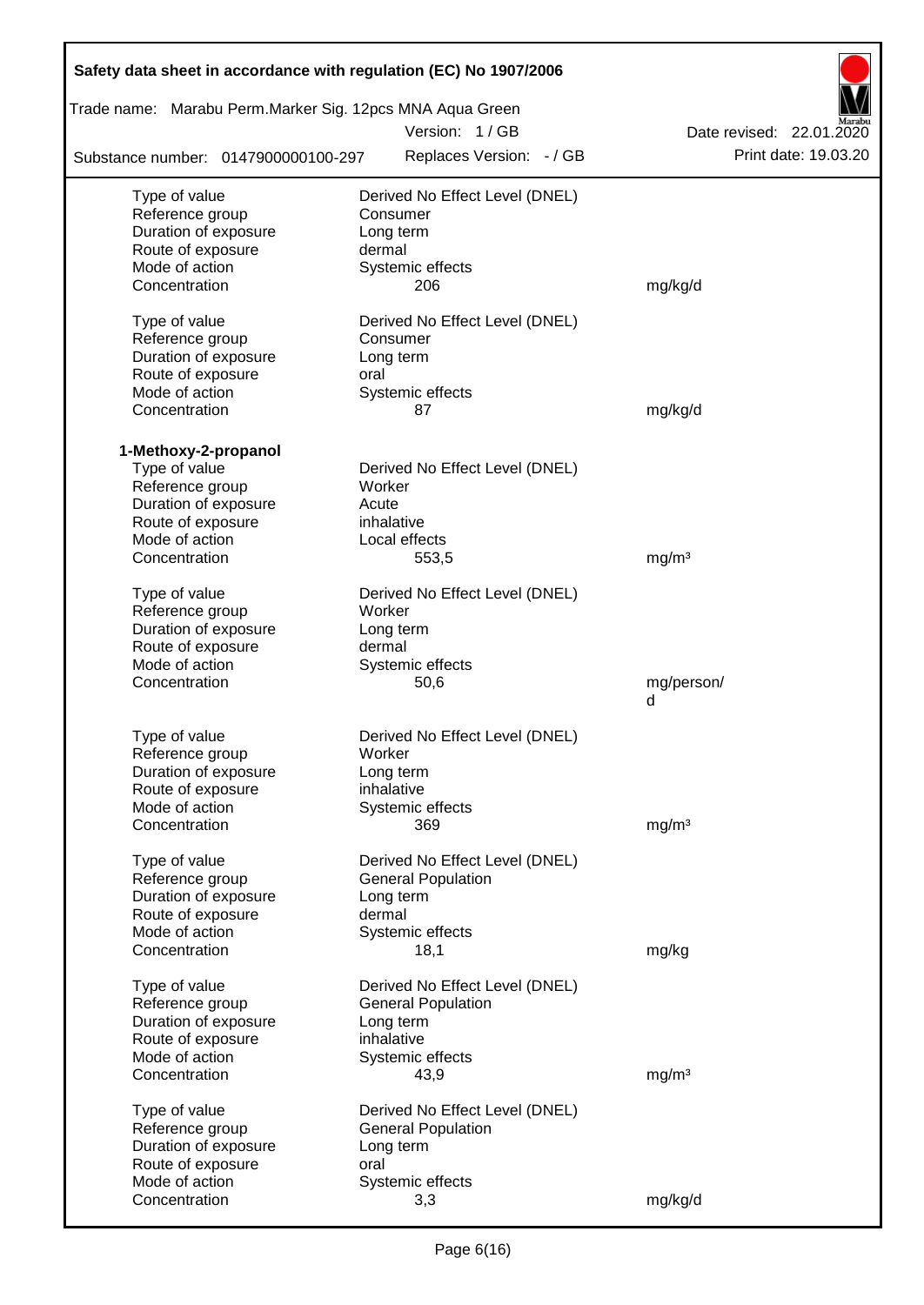| Safety data sheet in accordance with regulation (EC) No 1907/2006 |  |  |  |  |
|-------------------------------------------------------------------|--|--|--|--|
|-------------------------------------------------------------------|--|--|--|--|

| Trade name: Marabu Perm.Marker Sig. 12pcs MNA Aqua Green |  |  |  |  |
|----------------------------------------------------------|--|--|--|--|
|                                                          |  |  |  |  |

Version: 1 / GB

Replaces Version: - / GB Print date: 19.03.20 Date revised: 22.01.2020

Substance number: 0147900000100-297

| <b>Benzyl alcohol</b> |                                |                   |
|-----------------------|--------------------------------|-------------------|
| Type of value         | Derived No Effect Level (DNEL) |                   |
| Reference group       | Worker                         |                   |
| Duration of exposure  | Long term                      |                   |
| Route of exposure     | inhalative                     |                   |
| Mode of action        | Systemic effects               |                   |
| Concentration         | 22                             | mg/m <sup>3</sup> |
|                       |                                |                   |
| Type of value         | Derived No Effect Level (DNEL) |                   |
| Reference group       | Worker                         |                   |
| Duration of exposure  | Short term                     |                   |
|                       |                                |                   |
| Route of exposure     | inhalative                     |                   |
| Mode of action        | Systemic effects               |                   |
| Concentration         | 110                            | mg/m <sup>3</sup> |
|                       |                                |                   |
| Type of value         | Derived No Effect Level (DNEL) |                   |
| Reference group       | Worker                         |                   |
| Duration of exposure  | Long term                      |                   |
| Route of exposure     | dermal                         |                   |
| Mode of action        | Systemic effects               |                   |
| Concentration         | 8                              | mg/kg/d           |
|                       |                                |                   |
| Type of value         | Derived No Effect Level (DNEL) |                   |
| Reference group       | Worker                         |                   |
| Duration of exposure  | Short term                     |                   |
| Route of exposure     | dermal                         |                   |
| Mode of action        | Systemic effects               |                   |
| Concentration         | 40                             | mg/kg/d           |
|                       |                                |                   |
| Type of value         | Derived No Effect Level (DNEL) |                   |
| Reference group       | Consumer                       |                   |
|                       |                                |                   |
| Duration of exposure  | Long term                      |                   |
| Route of exposure     | inhalative                     |                   |
| Mode of action        | Systemic effects               |                   |
| Concentration         | 5,4                            | mg/m <sup>3</sup> |
|                       |                                |                   |
| Type of value         | Derived No Effect Level (DNEL) |                   |
| Reference group       | Consumer                       |                   |
| Duration of exposure  | Short term                     |                   |
| Route of exposure     | inhalative                     |                   |
| Mode of action        | Systemic effects               |                   |
| Concentration         | 27                             | mg/m <sup>3</sup> |
|                       |                                |                   |
| Type of value         | Derived No Effect Level (DNEL) |                   |
| Reference group       | Consumer                       |                   |
| Duration of exposure  | Long term                      |                   |
| Route of exposure     | dermal                         |                   |
| Mode of action        | Systemic effects               |                   |
| Concentration         | 4                              | mg/kg/d           |
|                       |                                |                   |
| Type of value         | Derived No Effect Level (DNEL) |                   |
| Reference group       | Consumer                       |                   |
| Duration of exposure  | Short term                     |                   |
| Route of exposure     | dermal                         |                   |
| Mode of action        | Systemic effects               |                   |
| Concentration         | 20                             | mg/kg/d           |
|                       |                                |                   |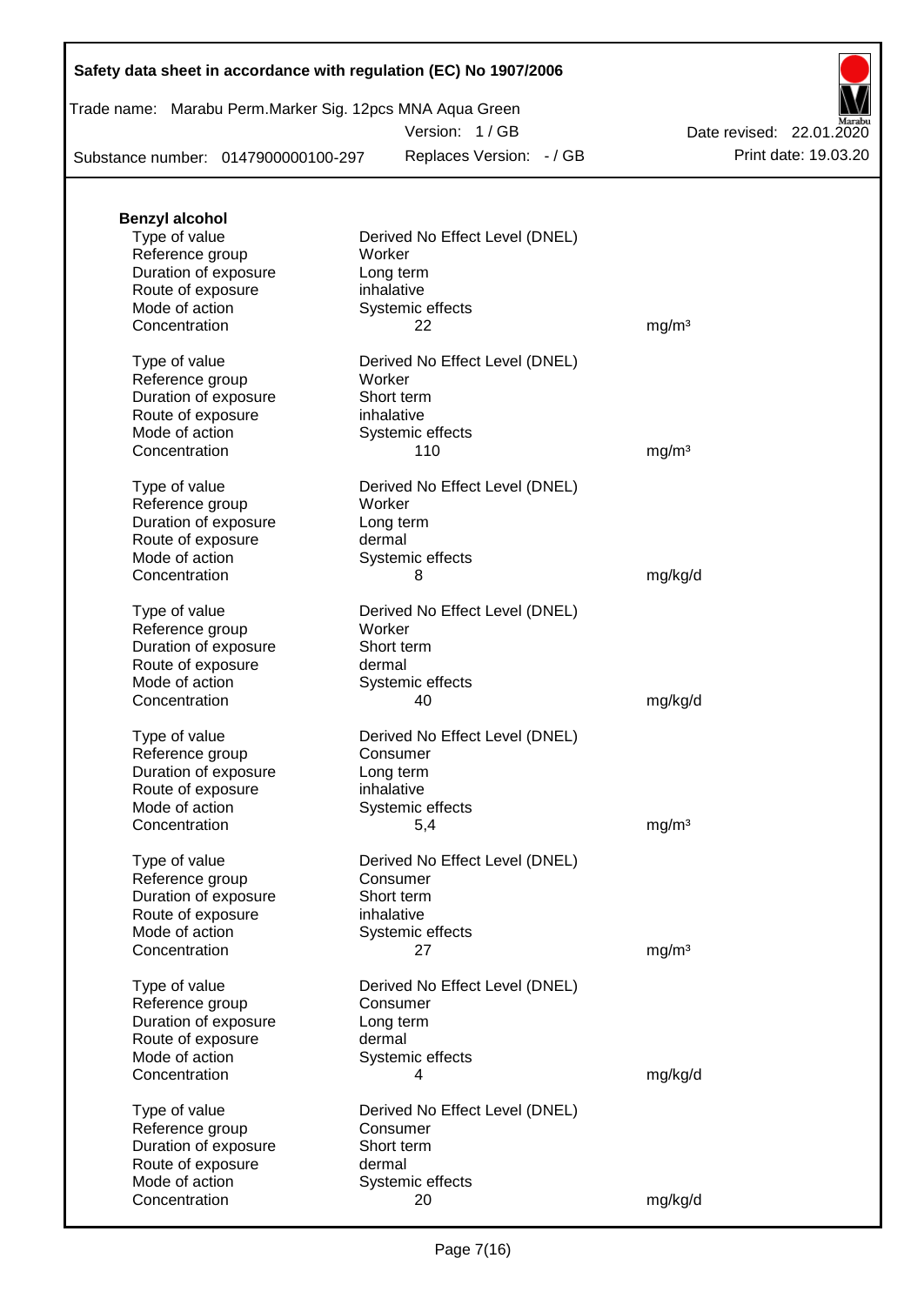| Safety data sheet in accordance with regulation (EC) No 1907/2006<br>Trade name: Marabu Perm.Marker Sig. 12pcs MNA Aqua Green |             |                                |                          |
|-------------------------------------------------------------------------------------------------------------------------------|-------------|--------------------------------|--------------------------|
|                                                                                                                               |             | Version: 1/GB                  | Date revised: 22.01.2020 |
|                                                                                                                               |             |                                | Print date: 19.03.20     |
| Substance number: 0147900000100-297                                                                                           |             | Replaces Version: - / GB       |                          |
| Type of value                                                                                                                 |             | Derived No Effect Level (DNEL) |                          |
| Reference group                                                                                                               |             | Consumer                       |                          |
| Duration of exposure                                                                                                          |             | Long term                      |                          |
| Route of exposure                                                                                                             | oral        |                                |                          |
| Mode of action                                                                                                                |             | Systemic effects               |                          |
| Concentration                                                                                                                 |             | 4                              | mg/kg/d                  |
| Type of value                                                                                                                 |             | Derived No Effect Level (DNEL) |                          |
| Reference group                                                                                                               |             | Consumer                       |                          |
| Duration of exposure                                                                                                          |             | Short term                     |                          |
| Route of exposure                                                                                                             | oral        |                                |                          |
| Mode of action                                                                                                                |             | Systemic effects               |                          |
| Concentration                                                                                                                 |             | 20                             | mg/kg/d                  |
| <b>Predicted No Effect Concentration (PNEC)</b>                                                                               |             |                                |                          |
| <b>Ethanol</b>                                                                                                                |             |                                |                          |
| Type of value                                                                                                                 | <b>PNEC</b> |                                |                          |
| <b>Type</b>                                                                                                                   |             | Freshwater                     |                          |
| Concentration                                                                                                                 |             | 0,96                           | mg/l                     |
| Type of value                                                                                                                 | <b>PNEC</b> |                                |                          |
| <b>Type</b>                                                                                                                   |             | Saltwater                      |                          |
| Concentration                                                                                                                 |             | 0,79                           | mg/l                     |
| Type of value                                                                                                                 | <b>PNEC</b> |                                |                          |
| <b>Type</b>                                                                                                                   |             | Water (intermittent release)   |                          |
| Concentration                                                                                                                 |             | 2,75                           | mg/l                     |
| Type of value                                                                                                                 | <b>PNEC</b> |                                |                          |
| Type                                                                                                                          |             | Sewage treatment plant (STP)   |                          |
| Concentration                                                                                                                 |             | 580                            | mg/l                     |
| Type of value                                                                                                                 | <b>PNEC</b> |                                |                          |
| <b>Type</b>                                                                                                                   |             | Freshwater sediment            |                          |
| Concentration                                                                                                                 |             | 3,6                            | mg/kg                    |
| Type of value                                                                                                                 | <b>PNEC</b> |                                |                          |
| <b>Type</b>                                                                                                                   |             | Marine sediment                |                          |
| Concentration                                                                                                                 |             | 2,9                            | mg/kg                    |
| Type of value                                                                                                                 | <b>PNEC</b> |                                |                          |
| <b>Type</b>                                                                                                                   | Soil        |                                |                          |
| Concentration                                                                                                                 |             | 0,63                           | mg/kg                    |
| 1-Methoxy-2-propanol                                                                                                          |             |                                |                          |
| Type of value                                                                                                                 | <b>PNEC</b> |                                |                          |
| <b>Type</b>                                                                                                                   |             | Freshwater                     |                          |
| Concentration                                                                                                                 |             | 10                             | mg/l                     |
| Type of value                                                                                                                 | <b>PNEC</b> |                                |                          |
| <b>Type</b>                                                                                                                   | Water       |                                |                          |
| Concentration                                                                                                                 |             | 41,6                           | mg/kg                    |
| Type of value                                                                                                                 | <b>PNEC</b> |                                |                          |
| <b>Type</b>                                                                                                                   |             | Sediment                       |                          |
| Concentration                                                                                                                 |             | 41,6                           | mg/kg                    |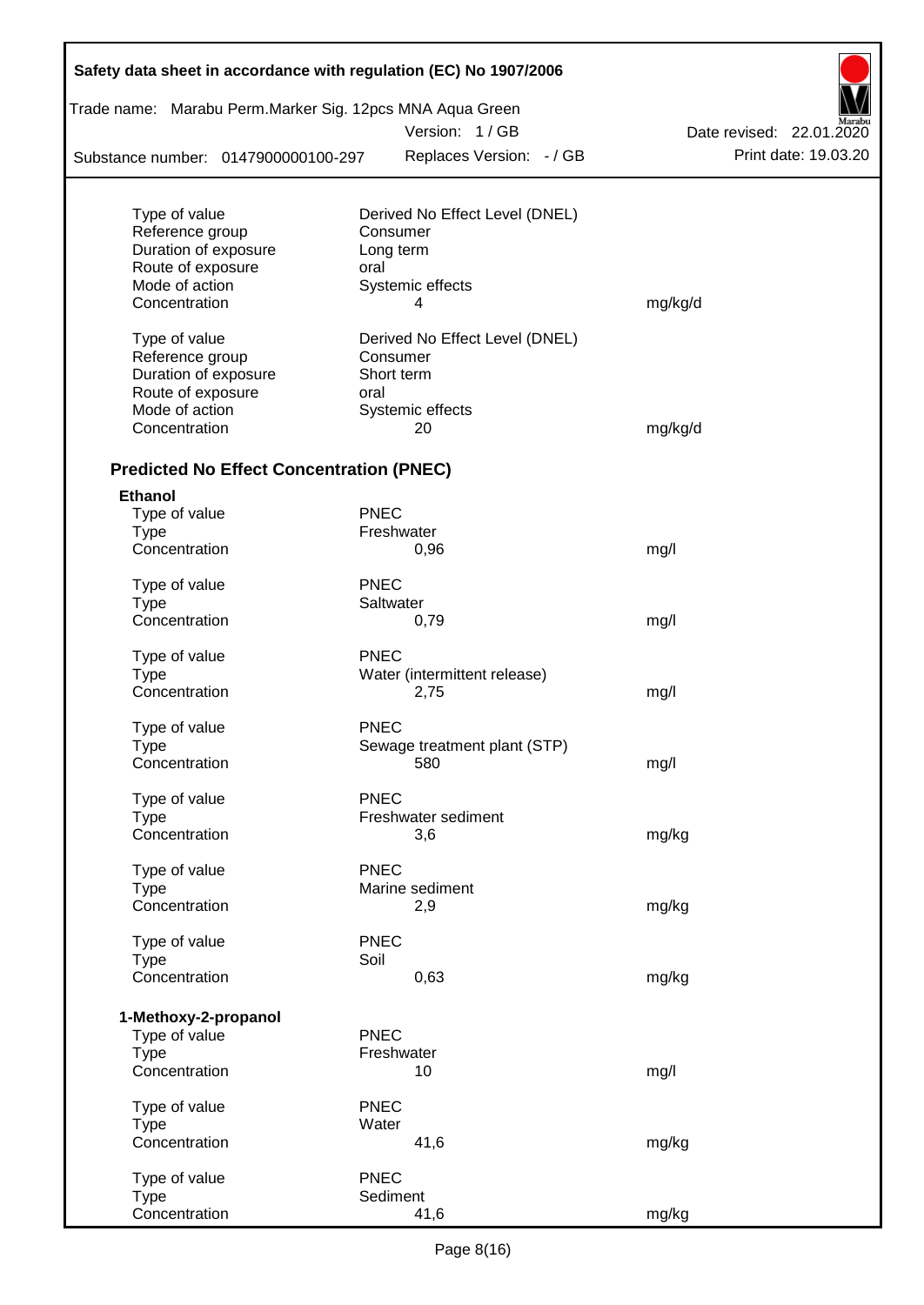| Substance number: 0147900000100-297 | Trade name: Marabu Perm.Marker Sig. 12pcs MNA Aqua Green<br>Version: 1/GB<br>Replaces Version: - / GB | Date revised: 22.01.2020<br>Print date: 19.03.20 |
|-------------------------------------|-------------------------------------------------------------------------------------------------------|--------------------------------------------------|
|                                     |                                                                                                       |                                                  |
| Type of value<br><b>Type</b>        | <b>PNEC</b><br>Marine sediment                                                                        |                                                  |
| Concentration                       | 4,17                                                                                                  | mg/kg                                            |
| Type of value                       | <b>PNEC</b>                                                                                           |                                                  |
| <b>Type</b>                         | Soil                                                                                                  |                                                  |
| Concentration                       | 2,47                                                                                                  | mg/kg                                            |
| Type of value                       | <b>PNEC</b>                                                                                           |                                                  |
| <b>Type</b>                         | Sewage treatment plant (STP)                                                                          |                                                  |
| Concentration                       | 100                                                                                                   | mg/l                                             |
| <b>Benzyl alcohol</b>               |                                                                                                       |                                                  |
| Type of value                       | <b>PNEC</b>                                                                                           |                                                  |
| <b>Type</b>                         | Freshwater                                                                                            |                                                  |
| Concentration                       | 1                                                                                                     | mg/l                                             |
| Type of value                       | <b>PNEC</b>                                                                                           |                                                  |
| Type                                | Saltwater                                                                                             |                                                  |
| Concentration                       | 0,1                                                                                                   | mg/l                                             |
| Type of value                       | <b>PNEC</b>                                                                                           |                                                  |
| <b>Type</b>                         | Water (intermittent release)                                                                          |                                                  |
| Concentration                       | 2,3                                                                                                   | mg/l                                             |
| Type of value                       | <b>PNEC</b>                                                                                           |                                                  |
| <b>Type</b>                         | Sewage treatment plant (STP)                                                                          |                                                  |
| Concentration                       | 39                                                                                                    | mg/l                                             |
| Type of value                       | <b>PNEC</b>                                                                                           |                                                  |
| Type                                | Freshwater sediment                                                                                   |                                                  |
| Concentration                       | 5,27                                                                                                  | mg/kg                                            |
| Type of value                       | <b>PNEC</b>                                                                                           |                                                  |
| <b>Type</b>                         | Marine sediment                                                                                       |                                                  |
| Concentration                       | 0,527                                                                                                 | mg/kg                                            |
| Type of value                       | <b>PNEC</b>                                                                                           |                                                  |
| <b>Type</b>                         | Soil                                                                                                  |                                                  |
| Concentration                       | 0,456                                                                                                 | mg/kg                                            |

# **8.2. Exposure controls**

#### **Exposure controls**

Provide adequate ventilation. Where reasonably practicable this should be achieved by the use of local exhaust ventilation and good general extraction. If these are not sufficient to maintain concentrations of particulates and solvent vapour below the OEL, suitable respiratory protection must be worn.

#### **Respiratory protection**

If workers are exposed to concentrations above the exposure limit they must use appropriate, certified respirators. Full mask, filter A

#### **Hand protection**

There is no one glove material or combination of materials that will give unlimited resistance to any individual or combination of chemicals.

For prolonged or repeated handling nitrile rubber gloves with textile undergloves are required. Material thickness  $\rightarrow$  0.5 mm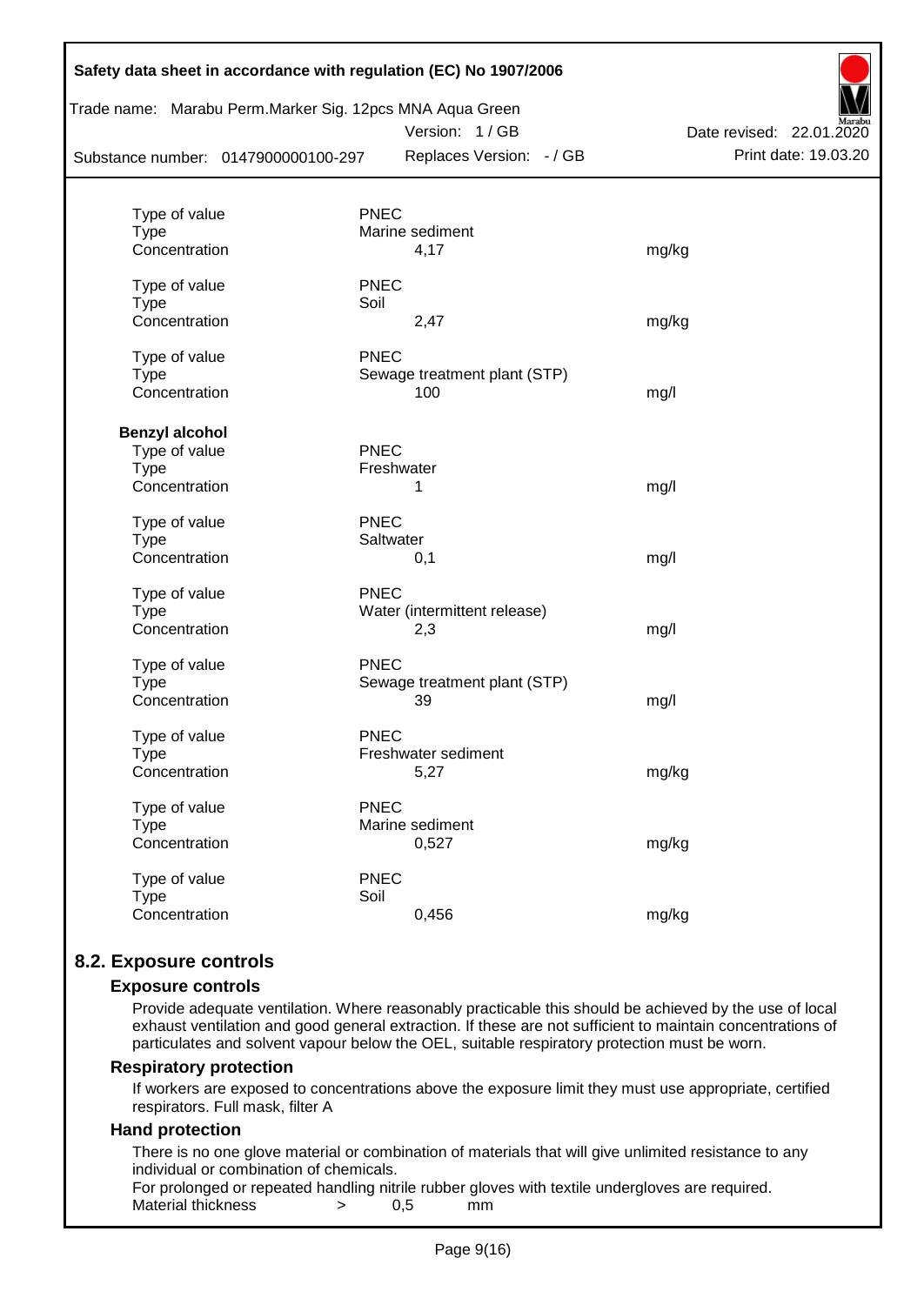| Safety data sheet in accordance with regulation (EC) No 1907/2006                                                                                                                                                                                                                                                                                                                            |                                                 |     |     |                                                                                                                                                                                                                                                                                                                    |
|----------------------------------------------------------------------------------------------------------------------------------------------------------------------------------------------------------------------------------------------------------------------------------------------------------------------------------------------------------------------------------------------|-------------------------------------------------|-----|-----|--------------------------------------------------------------------------------------------------------------------------------------------------------------------------------------------------------------------------------------------------------------------------------------------------------------------|
| Trade name: Marabu Perm. Marker Sig. 12pcs MNA Aqua Green                                                                                                                                                                                                                                                                                                                                    |                                                 |     |     |                                                                                                                                                                                                                                                                                                                    |
|                                                                                                                                                                                                                                                                                                                                                                                              | Version: 1/GB                                   |     |     | Date revised: 22.01.2020                                                                                                                                                                                                                                                                                           |
| Substance number: 0147900000100-297                                                                                                                                                                                                                                                                                                                                                          | Replaces Version: - / GB                        |     |     | Print date: 19.03.20                                                                                                                                                                                                                                                                                               |
| Breakthrough time<br>$\,<\,$<br>The breakthrough time must be greater than the end use time of the product.<br>replacement must be followed.<br>Gloves should be replaced regularly and if there is any sign of damage to the glove material.<br>Always ensure that gloves are free from defects and that they are stored and used correctly.<br>maintenance.<br>once exposure has occurred. | 30                                              | min |     | The instructions and information provided by the glove manufacturer on use, storage, maintenance and<br>The performance or effectiveness of the glove may be reduced by physical/ chemical damage and poor<br>Barrier creams may help to protect the exposed areas of the skin, they should however not be applied |
| Eye protection                                                                                                                                                                                                                                                                                                                                                                               |                                                 |     |     |                                                                                                                                                                                                                                                                                                                    |
| Use safety eyewear designed to protect against splash of liquids.                                                                                                                                                                                                                                                                                                                            |                                                 |     |     |                                                                                                                                                                                                                                                                                                                    |
| <b>Body protection</b>                                                                                                                                                                                                                                                                                                                                                                       |                                                 |     |     |                                                                                                                                                                                                                                                                                                                    |
| Cotton or cotton/synthetic overalls or coveralls are normally suitable.                                                                                                                                                                                                                                                                                                                      |                                                 |     |     |                                                                                                                                                                                                                                                                                                                    |
|                                                                                                                                                                                                                                                                                                                                                                                              |                                                 |     |     |                                                                                                                                                                                                                                                                                                                    |
| <b>SECTION 9: Physical and chemical properties</b>                                                                                                                                                                                                                                                                                                                                           |                                                 |     |     |                                                                                                                                                                                                                                                                                                                    |
| 9.1. Information on basic physical and chemical properties                                                                                                                                                                                                                                                                                                                                   |                                                 |     |     |                                                                                                                                                                                                                                                                                                                    |
| <b>Form</b>                                                                                                                                                                                                                                                                                                                                                                                  | liquid                                          |     |     |                                                                                                                                                                                                                                                                                                                    |
| <b>Colour</b>                                                                                                                                                                                                                                                                                                                                                                                | coloured                                        |     |     |                                                                                                                                                                                                                                                                                                                    |
| <b>Odour</b>                                                                                                                                                                                                                                                                                                                                                                                 | mild, alcoholic                                 |     |     |                                                                                                                                                                                                                                                                                                                    |
| <b>Odour threshold</b>                                                                                                                                                                                                                                                                                                                                                                       |                                                 |     |     |                                                                                                                                                                                                                                                                                                                    |
| Remarks                                                                                                                                                                                                                                                                                                                                                                                      | No data available                               |     |     |                                                                                                                                                                                                                                                                                                                    |
| pH value                                                                                                                                                                                                                                                                                                                                                                                     |                                                 |     |     |                                                                                                                                                                                                                                                                                                                    |
| Value                                                                                                                                                                                                                                                                                                                                                                                        | 5,5                                             | to  | 7,5 |                                                                                                                                                                                                                                                                                                                    |
| <b>Melting point</b><br>Remarks                                                                                                                                                                                                                                                                                                                                                              | not determined                                  |     |     |                                                                                                                                                                                                                                                                                                                    |
| <b>Freezing point</b>                                                                                                                                                                                                                                                                                                                                                                        |                                                 |     |     |                                                                                                                                                                                                                                                                                                                    |
| Remarks                                                                                                                                                                                                                                                                                                                                                                                      | not determined                                  |     |     |                                                                                                                                                                                                                                                                                                                    |
| Initial boiling point and boiling range                                                                                                                                                                                                                                                                                                                                                      |                                                 |     |     |                                                                                                                                                                                                                                                                                                                    |
| Value                                                                                                                                                                                                                                                                                                                                                                                        | 80                                              | to  | 90  | $^{\circ}C$                                                                                                                                                                                                                                                                                                        |
| <b>Flash point</b>                                                                                                                                                                                                                                                                                                                                                                           |                                                 |     |     |                                                                                                                                                                                                                                                                                                                    |
| Value                                                                                                                                                                                                                                                                                                                                                                                        | 35                                              |     |     | $^{\circ}C$                                                                                                                                                                                                                                                                                                        |
| Method                                                                                                                                                                                                                                                                                                                                                                                       | ASTM D 6450 (CCCFP)                             |     |     |                                                                                                                                                                                                                                                                                                                    |
| Evaporation rate (ether $= 1$ ) :                                                                                                                                                                                                                                                                                                                                                            |                                                 |     |     |                                                                                                                                                                                                                                                                                                                    |
| Remarks                                                                                                                                                                                                                                                                                                                                                                                      | not determined                                  |     |     |                                                                                                                                                                                                                                                                                                                    |
| <b>Flammability (solid, gas)</b>                                                                                                                                                                                                                                                                                                                                                             |                                                 |     |     |                                                                                                                                                                                                                                                                                                                    |
| Not applicable                                                                                                                                                                                                                                                                                                                                                                               |                                                 |     |     |                                                                                                                                                                                                                                                                                                                    |
| Upper/lower flammability or explosive limits                                                                                                                                                                                                                                                                                                                                                 |                                                 |     |     |                                                                                                                                                                                                                                                                                                                    |
| Lower explosion limit<br>Upper explosion limit<br>Source                                                                                                                                                                                                                                                                                                                                     | 1,5<br>appr.<br>15<br>appr.<br>Literature value |     |     | %(V)<br>$%$ (V)                                                                                                                                                                                                                                                                                                    |
| <b>Vapour density</b>                                                                                                                                                                                                                                                                                                                                                                        |                                                 |     |     |                                                                                                                                                                                                                                                                                                                    |
| Remarks                                                                                                                                                                                                                                                                                                                                                                                      | not determined                                  |     |     |                                                                                                                                                                                                                                                                                                                    |
| <b>Density</b>                                                                                                                                                                                                                                                                                                                                                                               |                                                 |     |     |                                                                                                                                                                                                                                                                                                                    |
| Remarks                                                                                                                                                                                                                                                                                                                                                                                      | not determined                                  |     |     |                                                                                                                                                                                                                                                                                                                    |
| Solubility in water                                                                                                                                                                                                                                                                                                                                                                          |                                                 |     |     |                                                                                                                                                                                                                                                                                                                    |
| Remarks                                                                                                                                                                                                                                                                                                                                                                                      | partially miscible                              |     |     |                                                                                                                                                                                                                                                                                                                    |
| <b>Partition coefficient: n-octanol/water</b>                                                                                                                                                                                                                                                                                                                                                |                                                 |     |     |                                                                                                                                                                                                                                                                                                                    |
|                                                                                                                                                                                                                                                                                                                                                                                              |                                                 |     |     |                                                                                                                                                                                                                                                                                                                    |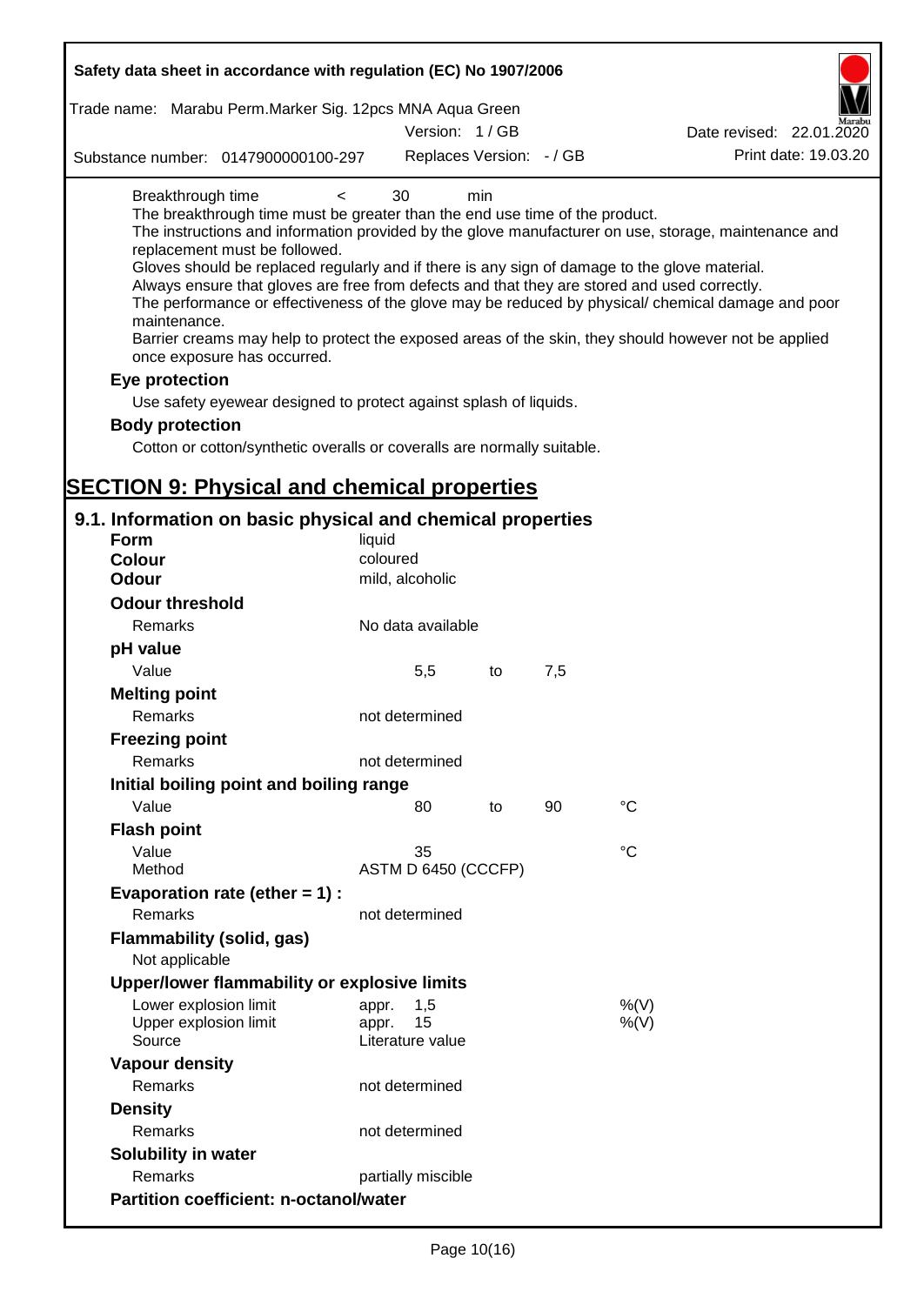| Safety data sheet in accordance with regulation (EC) No 1907/2006                                                                                                     |                                                                                                                                            |                          |    |   |                                                                                                        |  |
|-----------------------------------------------------------------------------------------------------------------------------------------------------------------------|--------------------------------------------------------------------------------------------------------------------------------------------|--------------------------|----|---|--------------------------------------------------------------------------------------------------------|--|
| Trade name: Marabu Perm. Marker Sig. 12pcs MNA Aqua Green                                                                                                             |                                                                                                                                            | Version: 1/GB            |    |   | Date revised: 22.01.2020                                                                               |  |
| Substance number: 0147900000100-297                                                                                                                                   |                                                                                                                                            | Replaces Version: - / GB |    |   | Print date: 19.03.20                                                                                   |  |
|                                                                                                                                                                       |                                                                                                                                            |                          |    |   |                                                                                                        |  |
| Remarks                                                                                                                                                               |                                                                                                                                            | Not applicable           |    |   |                                                                                                        |  |
| Ignition temperature                                                                                                                                                  |                                                                                                                                            |                          |    |   |                                                                                                        |  |
| Value                                                                                                                                                                 | appr.                                                                                                                                      | 287                      |    |   | °C                                                                                                     |  |
| Source                                                                                                                                                                |                                                                                                                                            | Literature value         |    |   |                                                                                                        |  |
| <b>Viscosity</b>                                                                                                                                                      |                                                                                                                                            |                          |    |   |                                                                                                        |  |
| Value                                                                                                                                                                 |                                                                                                                                            | 3                        | to | 6 | mPa.s                                                                                                  |  |
| <b>Efflux time</b>                                                                                                                                                    |                                                                                                                                            |                          |    |   |                                                                                                        |  |
| Remarks                                                                                                                                                               |                                                                                                                                            | not determined           |    |   |                                                                                                        |  |
| <b>Explosive properties</b>                                                                                                                                           |                                                                                                                                            |                          |    |   |                                                                                                        |  |
| evaluation                                                                                                                                                            | no                                                                                                                                         |                          |    |   |                                                                                                        |  |
| <b>Oxidising properties</b>                                                                                                                                           |                                                                                                                                            |                          |    |   |                                                                                                        |  |
| evaluation                                                                                                                                                            |                                                                                                                                            | None known               |    |   |                                                                                                        |  |
| 9.2. Other information                                                                                                                                                |                                                                                                                                            |                          |    |   |                                                                                                        |  |
| <b>Other information</b>                                                                                                                                              |                                                                                                                                            |                          |    |   |                                                                                                        |  |
|                                                                                                                                                                       |                                                                                                                                            |                          |    |   | The physical specifications are approximate values and refer to the used safety relevant component(s). |  |
|                                                                                                                                                                       |                                                                                                                                            |                          |    |   |                                                                                                        |  |
| <b>SECTION 10: Stability and reactivity</b>                                                                                                                           |                                                                                                                                            |                          |    |   |                                                                                                        |  |
| 10.1. Reactivity<br>No hazardous reactions when stored and handled according to prescribed instructions.                                                              |                                                                                                                                            |                          |    |   |                                                                                                        |  |
| 10.2. Chemical stability<br>Stable under recommended storage and handling conditions (see section 7).                                                                 |                                                                                                                                            |                          |    |   |                                                                                                        |  |
| 10.3. Possibility of hazardous reactions<br>Keep away from oxidising agents, strongly alkaline and strongly acid materials in order to avoid<br>exothermic reactions. |                                                                                                                                            |                          |    |   |                                                                                                        |  |
| 10.4. Conditions to avoid<br>When exposed to high temperatures may produce hazardous decomposition products.                                                          |                                                                                                                                            |                          |    |   |                                                                                                        |  |
|                                                                                                                                                                       |                                                                                                                                            |                          |    |   |                                                                                                        |  |
| 10.5. Incompatible materials<br>No hazardous reactions when stored and handled according to prescribed instructions.                                                  |                                                                                                                                            |                          |    |   |                                                                                                        |  |
|                                                                                                                                                                       | 10.6. Hazardous decomposition products<br>See chapter 5.2 (Firefighting measures - Special hazards arising from the substance or mixture). |                          |    |   |                                                                                                        |  |
| <b>SECTION 11: Toxicological information</b>                                                                                                                          |                                                                                                                                            |                          |    |   |                                                                                                        |  |
| 11.1. Information on toxicological effects                                                                                                                            |                                                                                                                                            |                          |    |   |                                                                                                        |  |
| <b>Acute oral toxicity</b>                                                                                                                                            |                                                                                                                                            |                          |    |   |                                                                                                        |  |
| <b>ATE</b>                                                                                                                                                            | $\geq$                                                                                                                                     | 2.000                    |    |   | mg/kg                                                                                                  |  |
| Method                                                                                                                                                                |                                                                                                                                            |                          |    |   |                                                                                                        |  |
|                                                                                                                                                                       | calculated value (Regulation (EC) No. 1272/2008)<br><b>Acute oral toxicity (Components)</b>                                                |                          |    |   |                                                                                                        |  |
| 1-Methoxy-2-propanol                                                                                                                                                  |                                                                                                                                            |                          |    |   |                                                                                                        |  |
| <b>Species</b>                                                                                                                                                        | rat                                                                                                                                        |                          |    |   |                                                                                                        |  |
| LD50                                                                                                                                                                  |                                                                                                                                            | 5200                     |    |   | mg/kg                                                                                                  |  |
| <b>Benzyl alcohol</b>                                                                                                                                                 |                                                                                                                                            |                          |    |   |                                                                                                        |  |
| <b>Species</b>                                                                                                                                                        | rat                                                                                                                                        |                          |    |   |                                                                                                        |  |
| LD50                                                                                                                                                                  |                                                                                                                                            | 1620                     |    |   | mg/kg                                                                                                  |  |
| <b>Acute dermal toxicity</b>                                                                                                                                          |                                                                                                                                            |                          |    |   |                                                                                                        |  |
| Remarks                                                                                                                                                               |                                                                                                                                            |                          |    |   | Based on available data, the classification criteria are not met.                                      |  |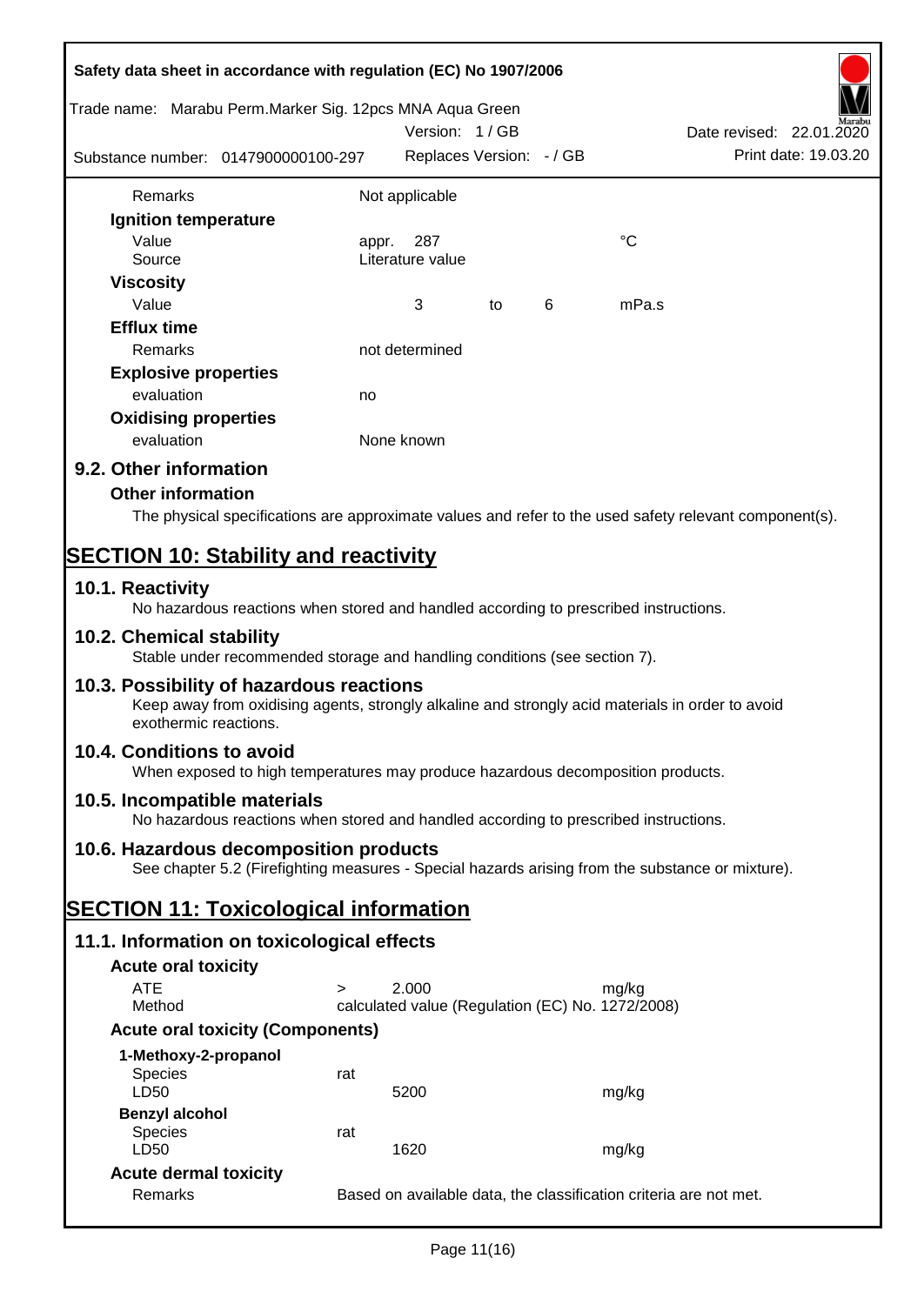| Trade name: Marabu Perm.Marker Sig. 12pcs MNA Aqua Green<br>Substance number: 0147900000100-297 | Version: 1/GB<br>Replaces Version: - / GB                                                      | Date revised: 22.01.2020<br>Print date: 19.03.20                                                                                                                                                                                                                                                                    |  |
|-------------------------------------------------------------------------------------------------|------------------------------------------------------------------------------------------------|---------------------------------------------------------------------------------------------------------------------------------------------------------------------------------------------------------------------------------------------------------------------------------------------------------------------|--|
| <b>Acute dermal toxicity (Components)</b>                                                       |                                                                                                |                                                                                                                                                                                                                                                                                                                     |  |
| 1-Methoxy-2-propanol                                                                            |                                                                                                |                                                                                                                                                                                                                                                                                                                     |  |
| Species<br>LD50                                                                                 | rabbit                                                                                         |                                                                                                                                                                                                                                                                                                                     |  |
|                                                                                                 | 14000                                                                                          | mg/kg                                                                                                                                                                                                                                                                                                               |  |
| <b>Acute inhalational toxicity</b><br><b>ATE</b>                                                | 20<br>$\geq$                                                                                   |                                                                                                                                                                                                                                                                                                                     |  |
| Administration/Form                                                                             | Vapors                                                                                         | mg/l                                                                                                                                                                                                                                                                                                                |  |
| Method                                                                                          | calculated value (Regulation (EC) No. 1272/2008)                                               |                                                                                                                                                                                                                                                                                                                     |  |
| Remarks                                                                                         | Based on available data, the classification criteria are not met.                              |                                                                                                                                                                                                                                                                                                                     |  |
| <b>Acute inhalative toxicity (Components)</b>                                                   |                                                                                                |                                                                                                                                                                                                                                                                                                                     |  |
| <b>Benzyl alcohol</b>                                                                           |                                                                                                |                                                                                                                                                                                                                                                                                                                     |  |
| Species                                                                                         | rat                                                                                            |                                                                                                                                                                                                                                                                                                                     |  |
| LD <sub>0</sub><br>Duration of exposure                                                         | 4,178<br>4<br>h                                                                                | mg/l                                                                                                                                                                                                                                                                                                                |  |
| Administration/Form                                                                             | Dust/Mist                                                                                      |                                                                                                                                                                                                                                                                                                                     |  |
| Method                                                                                          | OECD 403                                                                                       |                                                                                                                                                                                                                                                                                                                     |  |
| <b>Benzyl alcohol</b>                                                                           |                                                                                                |                                                                                                                                                                                                                                                                                                                     |  |
| <b>Species</b>                                                                                  | rat                                                                                            |                                                                                                                                                                                                                                                                                                                     |  |
| LD50<br>Duration of exposure                                                                    | 5<br>$\geq$<br>4<br>h                                                                          | mg/l                                                                                                                                                                                                                                                                                                                |  |
| Administration/Form                                                                             | Dust/Mist                                                                                      |                                                                                                                                                                                                                                                                                                                     |  |
| Method                                                                                          | <b>OECD 403</b>                                                                                |                                                                                                                                                                                                                                                                                                                     |  |
| <b>Skin corrosion/irritation</b>                                                                |                                                                                                |                                                                                                                                                                                                                                                                                                                     |  |
| Remarks                                                                                         | Based on available data, the classification criteria are not met.                              |                                                                                                                                                                                                                                                                                                                     |  |
| Serious eye damage/irritation                                                                   |                                                                                                |                                                                                                                                                                                                                                                                                                                     |  |
| evaluation                                                                                      | irritant                                                                                       |                                                                                                                                                                                                                                                                                                                     |  |
| Remarks                                                                                         | The classification criteria are met.                                                           |                                                                                                                                                                                                                                                                                                                     |  |
| <b>Sensitization</b>                                                                            |                                                                                                |                                                                                                                                                                                                                                                                                                                     |  |
| Remarks                                                                                         | Based on available data, the classification criteria are not met.                              |                                                                                                                                                                                                                                                                                                                     |  |
| <b>Mutagenicity</b>                                                                             |                                                                                                |                                                                                                                                                                                                                                                                                                                     |  |
| Remarks                                                                                         | Based on available data, the classification criteria are not met.                              |                                                                                                                                                                                                                                                                                                                     |  |
| <b>Reproductive toxicity</b>                                                                    |                                                                                                |                                                                                                                                                                                                                                                                                                                     |  |
| Remarks                                                                                         | Based on available data, the classification criteria are not met.                              |                                                                                                                                                                                                                                                                                                                     |  |
| Carcinogenicity                                                                                 |                                                                                                |                                                                                                                                                                                                                                                                                                                     |  |
| Remarks                                                                                         | Based on available data, the classification criteria are not met.                              |                                                                                                                                                                                                                                                                                                                     |  |
| <b>Specific Target Organ Toxicity (STOT)</b>                                                    |                                                                                                |                                                                                                                                                                                                                                                                                                                     |  |
| <b>Single exposure</b>                                                                          |                                                                                                |                                                                                                                                                                                                                                                                                                                     |  |
| Remarks                                                                                         | The classification criteria are met.                                                           |                                                                                                                                                                                                                                                                                                                     |  |
| evaluation                                                                                      | May cause drowsiness or dizziness.                                                             |                                                                                                                                                                                                                                                                                                                     |  |
| <b>Repeated exposure</b>                                                                        |                                                                                                |                                                                                                                                                                                                                                                                                                                     |  |
| Remarks                                                                                         | Based on available data, the classification criteria are not met.                              |                                                                                                                                                                                                                                                                                                                     |  |
| <b>Aspiration hazard</b>                                                                        |                                                                                                |                                                                                                                                                                                                                                                                                                                     |  |
|                                                                                                 | Based on available data, the classification criteria are not met.                              |                                                                                                                                                                                                                                                                                                                     |  |
| <b>Experience in practice</b>                                                                   |                                                                                                |                                                                                                                                                                                                                                                                                                                     |  |
|                                                                                                 | dizziness, fatigue, muscular weakness, drowsiness and in extreme cases, loss of consciousness. | Exposure to component solvents vapours concentration in excess of the stated occupational exposure<br>limit may result in adverse health effects such as mucous membrane and respiratory system irritation<br>and adverse effects on kidney, liver and central nervous system. Symptoms and signs include headache, |  |

contact with the mixture may cause removal of natural fat from the skin resulting in non-allergic contact

Solvents may cause some of the above effects by absorption through the skin. Repeated or prolonged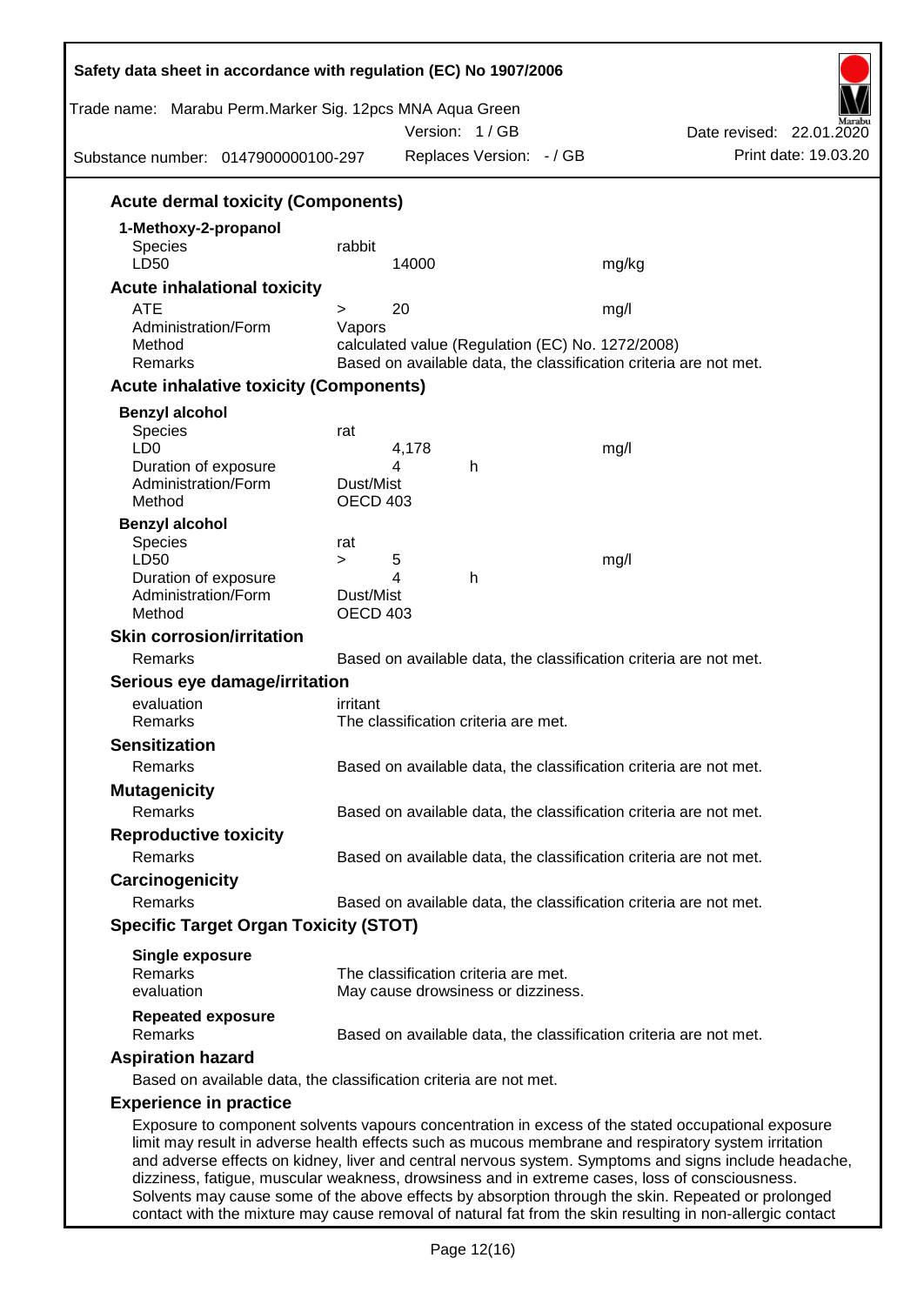| Safety data sheet in accordance with regulation (EC) No 1907/2006                                                                                                                                                                                                                                                                                                                                                                                                                                                                                    |                   |                          |                              |                                                    |                                                                                                       |
|------------------------------------------------------------------------------------------------------------------------------------------------------------------------------------------------------------------------------------------------------------------------------------------------------------------------------------------------------------------------------------------------------------------------------------------------------------------------------------------------------------------------------------------------------|-------------------|--------------------------|------------------------------|----------------------------------------------------|-------------------------------------------------------------------------------------------------------|
| Trade name: Marabu Perm. Marker Sig. 12pcs MNA Aqua Green                                                                                                                                                                                                                                                                                                                                                                                                                                                                                            |                   |                          |                              |                                                    |                                                                                                       |
|                                                                                                                                                                                                                                                                                                                                                                                                                                                                                                                                                      |                   |                          | Version: 1/GB                |                                                    | Date revised: 22.01.2020                                                                              |
| Substance number: 0147900000100-297                                                                                                                                                                                                                                                                                                                                                                                                                                                                                                                  |                   |                          | Replaces Version: - / GB     |                                                    | Print date: 19.03.20                                                                                  |
| dermatitis and absorption through the skin. The liquid splashed in the eyes may cause irritation and<br>known, delayed and immediate effects and also chronic effects of components from short-term and<br>long-term exposure by oral, inhalation and dermal routes of exposure and eye contact.<br><b>Other information</b><br>There are no data available on the mixture itself.<br>The mixture has been assessed following the additivity method of the CLP Regulation (EC) No<br>1272/2008 and classified for toxicological hazards accordingly. |                   |                          |                              |                                                    | reversible damage. Ingestion may cause nausea, diarrhoea and vomiting. This takes into account, where |
| <b>SECTION 12: Ecological information</b>                                                                                                                                                                                                                                                                                                                                                                                                                                                                                                            |                   |                          |                              |                                                    |                                                                                                       |
| 12.1. Toxicity                                                                                                                                                                                                                                                                                                                                                                                                                                                                                                                                       |                   |                          |                              |                                                    |                                                                                                       |
| <b>General information</b>                                                                                                                                                                                                                                                                                                                                                                                                                                                                                                                           |                   |                          |                              |                                                    |                                                                                                       |
| There are no data available on the mixture itself. Do not allow to enter drains or water courses. The<br>and is classified for eco-toxicological properties accordingly. See Sections 2 and 3 for details.<br><b>Fish toxicity (Components)</b>                                                                                                                                                                                                                                                                                                      |                   |                          |                              |                                                    | mixture has been assessed following the summation method of the CLP Regulation (EC) No 1272/2008      |
|                                                                                                                                                                                                                                                                                                                                                                                                                                                                                                                                                      |                   |                          |                              |                                                    |                                                                                                       |
| 1-Methoxy-2-propanol<br><b>Species</b>                                                                                                                                                                                                                                                                                                                                                                                                                                                                                                               |                   |                          | golden orfe (Leuciscus idus) |                                                    |                                                                                                       |
| LC <sub>0</sub>                                                                                                                                                                                                                                                                                                                                                                                                                                                                                                                                      | $\geq$            | 4600                     |                              | mg/l                                               |                                                                                                       |
| Duration of exposure                                                                                                                                                                                                                                                                                                                                                                                                                                                                                                                                 |                   | 96                       | h                            |                                                    |                                                                                                       |
| <b>Daphnia toxicity (Components)</b>                                                                                                                                                                                                                                                                                                                                                                                                                                                                                                                 |                   |                          |                              |                                                    |                                                                                                       |
| 1-Methoxy-2-propanol                                                                                                                                                                                                                                                                                                                                                                                                                                                                                                                                 |                   |                          |                              |                                                    |                                                                                                       |
| <b>Species</b>                                                                                                                                                                                                                                                                                                                                                                                                                                                                                                                                       |                   | Daphnia magna            |                              |                                                    |                                                                                                       |
| <b>EC50</b>                                                                                                                                                                                                                                                                                                                                                                                                                                                                                                                                          |                   | 23300                    |                              | mg/l                                               |                                                                                                       |
| Duration of exposure                                                                                                                                                                                                                                                                                                                                                                                                                                                                                                                                 |                   | 48                       | h                            |                                                    |                                                                                                       |
| <b>Algae toxicity (Components)</b>                                                                                                                                                                                                                                                                                                                                                                                                                                                                                                                   |                   |                          |                              |                                                    |                                                                                                       |
| 1-Methoxy-2-propanol                                                                                                                                                                                                                                                                                                                                                                                                                                                                                                                                 |                   |                          |                              |                                                    |                                                                                                       |
| <b>Species</b>                                                                                                                                                                                                                                                                                                                                                                                                                                                                                                                                       |                   | Desmodesmus              |                              |                                                    |                                                                                                       |
| <b>EC50</b>                                                                                                                                                                                                                                                                                                                                                                                                                                                                                                                                          | >                 | 1000<br>168              |                              | mg/l                                               |                                                                                                       |
| Duration of exposure                                                                                                                                                                                                                                                                                                                                                                                                                                                                                                                                 |                   |                          | h                            |                                                    |                                                                                                       |
| <b>Bacteria toxicity (Components)</b>                                                                                                                                                                                                                                                                                                                                                                                                                                                                                                                |                   |                          |                              |                                                    |                                                                                                       |
| 1-Methoxy-2-propanol                                                                                                                                                                                                                                                                                                                                                                                                                                                                                                                                 |                   |                          |                              |                                                    |                                                                                                       |
| <b>Species</b><br><b>EC50</b>                                                                                                                                                                                                                                                                                                                                                                                                                                                                                                                        | $\geq$            | activated sludge<br>1000 |                              | mg/l                                               |                                                                                                       |
|                                                                                                                                                                                                                                                                                                                                                                                                                                                                                                                                                      |                   |                          |                              |                                                    |                                                                                                       |
| 12.2. Persistence and degradability                                                                                                                                                                                                                                                                                                                                                                                                                                                                                                                  |                   |                          |                              |                                                    |                                                                                                       |
| <b>General information</b>                                                                                                                                                                                                                                                                                                                                                                                                                                                                                                                           |                   |                          |                              |                                                    |                                                                                                       |
| No data available                                                                                                                                                                                                                                                                                                                                                                                                                                                                                                                                    |                   |                          |                              |                                                    |                                                                                                       |
| <b>Biodegradability (Components)</b>                                                                                                                                                                                                                                                                                                                                                                                                                                                                                                                 |                   |                          |                              |                                                    |                                                                                                       |
| 1-Methoxy-2-propanol                                                                                                                                                                                                                                                                                                                                                                                                                                                                                                                                 |                   |                          |                              |                                                    |                                                                                                       |
| Value<br>Duration of test                                                                                                                                                                                                                                                                                                                                                                                                                                                                                                                            |                   | 90<br>28                 | d                            | %                                                  |                                                                                                       |
| evaluation                                                                                                                                                                                                                                                                                                                                                                                                                                                                                                                                           |                   |                          |                              | Readily biodegradable (according to OECD criteria) |                                                                                                       |
| Method                                                                                                                                                                                                                                                                                                                                                                                                                                                                                                                                               | <b>OECD 301 F</b> |                          |                              |                                                    |                                                                                                       |
| 12.3. Bioaccumulative potential                                                                                                                                                                                                                                                                                                                                                                                                                                                                                                                      |                   |                          |                              |                                                    |                                                                                                       |
| <b>General information</b>                                                                                                                                                                                                                                                                                                                                                                                                                                                                                                                           |                   |                          |                              |                                                    |                                                                                                       |
| There are no data available on the mixture itself.                                                                                                                                                                                                                                                                                                                                                                                                                                                                                                   |                   |                          |                              |                                                    |                                                                                                       |
| <b>Partition coefficient: n-octanol/water</b>                                                                                                                                                                                                                                                                                                                                                                                                                                                                                                        |                   |                          |                              |                                                    |                                                                                                       |
| Remarks                                                                                                                                                                                                                                                                                                                                                                                                                                                                                                                                              |                   | Not applicable           |                              |                                                    |                                                                                                       |
|                                                                                                                                                                                                                                                                                                                                                                                                                                                                                                                                                      |                   |                          |                              |                                                    |                                                                                                       |

 $\overline{\phantom{a}}$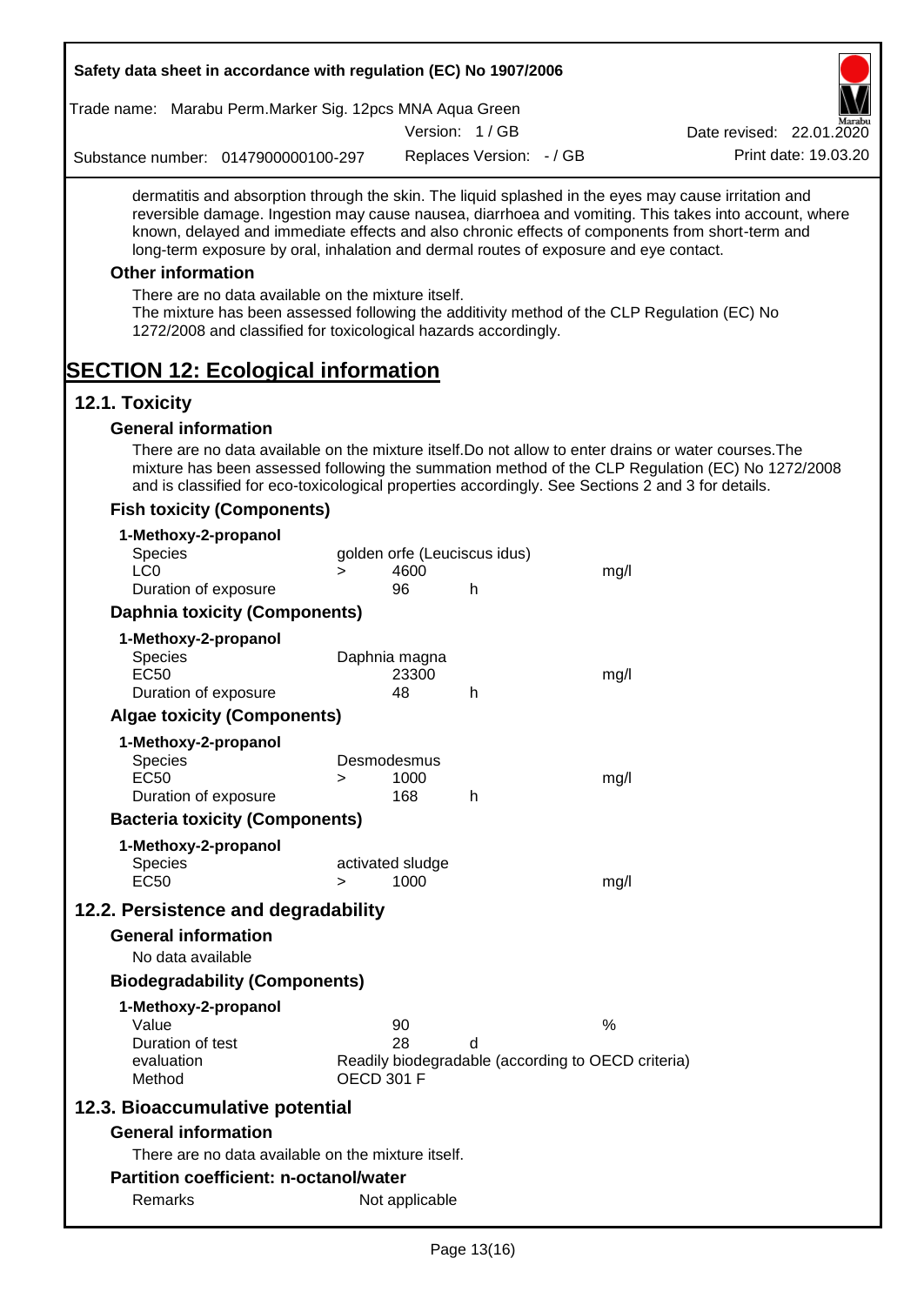#### **Safety data sheet in accordance with regulation (EC) No 1907/2006**

Trade name: Marabu Perm.Marker Sig. 12pcs MNA Aqua Green

Version: 1 / GB

Substance number: 0147900000100-297

Replaces Version:  $-$  / GB Print date: 19.03.20 Date revised: 22.01.2020

# **12.4. Mobility in soil**

## **General information**

There are no data available on the mixture itself.

## **12.5. Results of PBT and vPvB assessment**

#### **General information**

There are no data available on the mixture itself.

#### **12.6. Other adverse effects**

#### **General information**

There are no data available on the mixture itself.

# **SECTION 13: Disposal considerations**

### **13.1. Waste treatment methods**

#### **Disposal recommendations for the product**

Do not allow to enter drains or water courses. Wastes and emptied containers should be classified in accordance with relevant national regulation. The European Waste Catalogue classification of this product, when disposed of as waste is EWC waste code 08 03 12\* waste ink containing dangerous substances If this product is mixed with other wastes, the original waste product code may no longer apply and the appropriate code should be assigned. For further information contact your local waste authority.

#### **Disposal recommendations for packaging**

Using information provided in this safety data sheet, advice should be obtained from the relevant waste authority on the classification of empty containers. Empty containers must be scrapped or reconditioned.

Not emptied containers are hazardous waste (waste code number 150110).

# **SECTION 14: Transport information**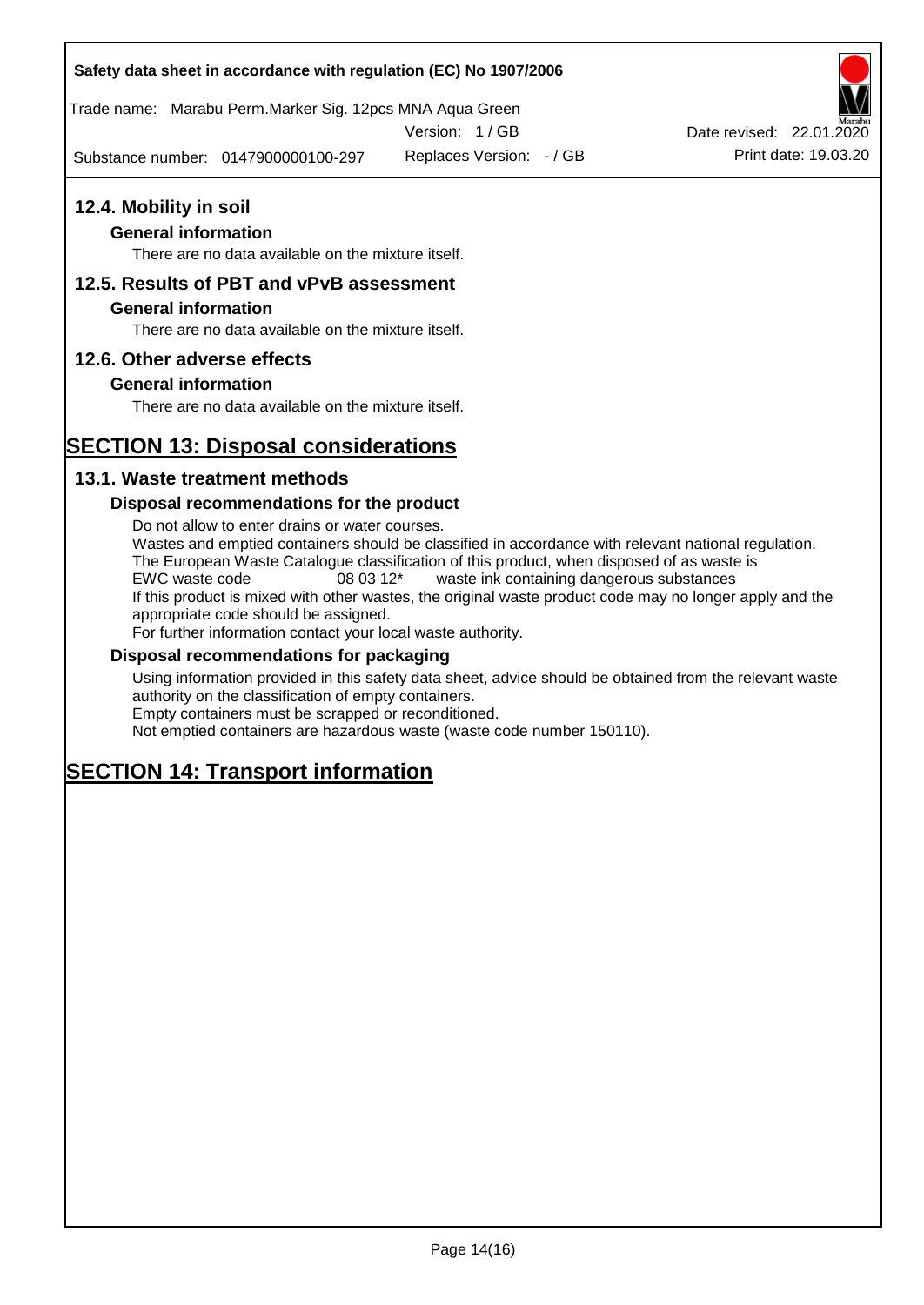| Safety data sheet in accordance with regulation (EC) No 1907/2006 |  |
|-------------------------------------------------------------------|--|
|-------------------------------------------------------------------|--|



$$
Version: 1 / GB
$$



Replaces Version:  $-$  / GB Print date: 19.03.20 Date revised: 22.01.2020

Substance number: 0147900000100-297

|                                     | <b>Land transport ADR/RID</b> | <b>Marine transport</b><br><b>IMDG/GGVSee</b> | Air transport<br><b>ICAO/IATA</b> |
|-------------------------------------|-------------------------------|-----------------------------------------------|-----------------------------------|
| Tunnel restriction code             | D/E                           |                                               |                                   |
| 14.1. UN number                     | 1263                          | 1263                                          | 1263                              |
| 14.2. UN proper shipping name       | <b>PAINT</b><br><b>PAINT</b>  |                                               | <b>PAINT</b>                      |
| 14.3. Transport hazard<br>class(es) | 3<br>3                        |                                               | 3                                 |
| Label                               |                               |                                               |                                   |
| 14.4. Packing group                 | Ш                             | Ш                                             | Ш                                 |
| Special provision                   | 640E                          |                                               |                                   |
| <b>Limited Quantity</b>             | 51                            |                                               |                                   |
| Transport category                  | 3                             |                                               |                                   |
| 14.5. Environmental hazards         |                               | no                                            |                                   |

# **Information for all modes of transport**

#### **14.6. Special precautions for user**

Transport within the user's premises:

Always transport in closed containers that are upright and secure.

Ensure that persons transporting the product know what to do in the event of an accident or spillage.

## **Other information**

**14.7. Transport in bulk according to Annex II of Marpol and the IBC Code** no

# **SECTION 15: Regulatory information**

# **15.1. Safety, health and environmental regulations/legislation specific for the substance or mixture**

## **VOC**

VOC (EU) 75 %

## **Other information**

The product does not contain substances of very high concern (SVHC).

## **15.2. Chemical safety assessment**

For this preparation a chemical safety assessment has not been carried out.

# **SECTION 16: Other information**

**Hazard statements listed in Chapter 3**